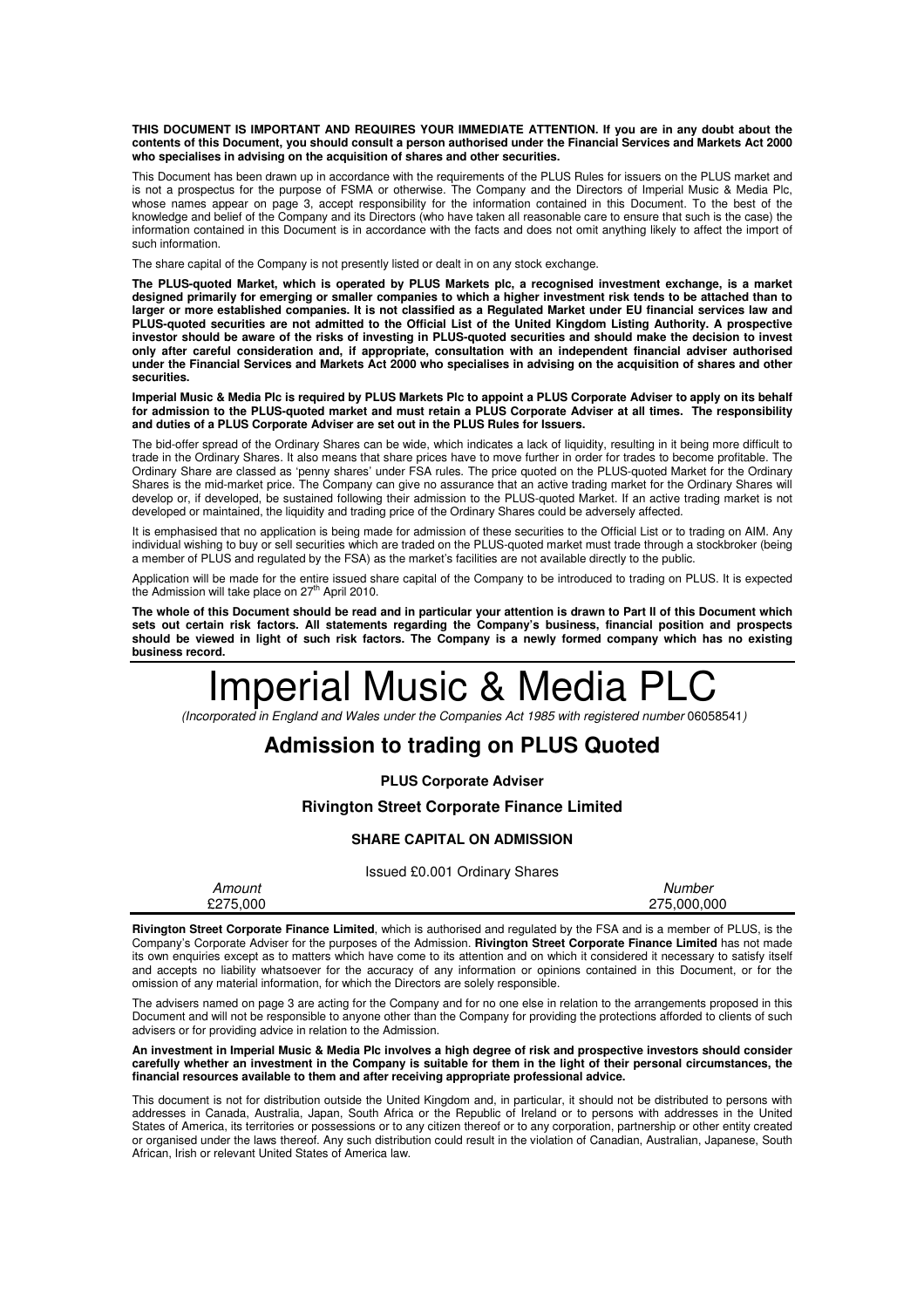## **TABLE OF CONTENTS**

|                                           | <b>PAGE</b>     |
|-------------------------------------------|-----------------|
| Forward-Looking Statements                |                 |
| Expected Timetable and Information        | 2               |
| Directors, Secretary and Advisers         | 3               |
| Definitions                               | 4               |
| Part I Information on the Company         | 6               |
| Part II Risk Factors                      | 10 <sup>°</sup> |
| Part III Accountants' Report              | 12 <sup>2</sup> |
| Part IV Statutory and General Information | 19              |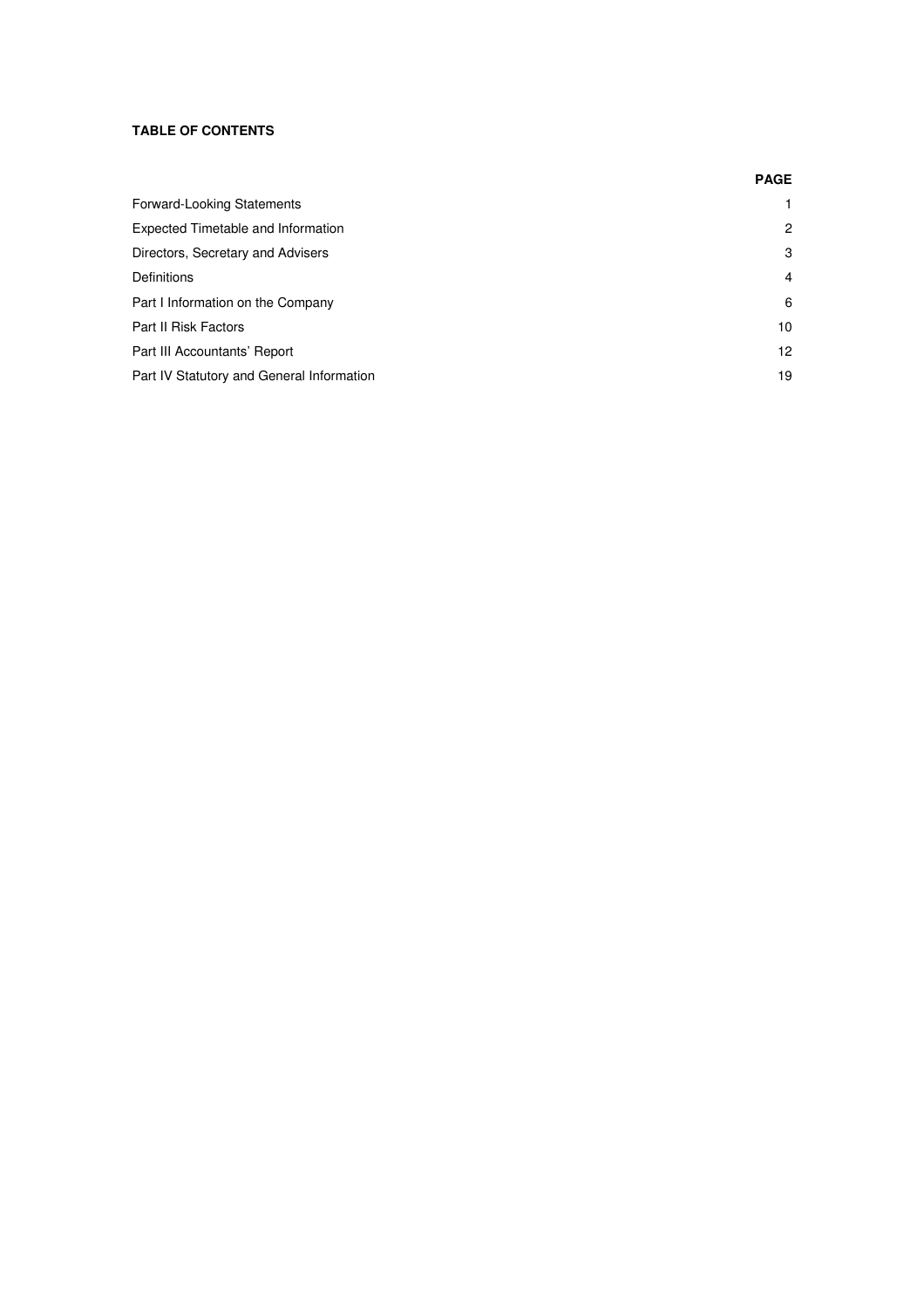## **FORWARD-LOOKING STATEMENTS**

This document contains forward-looking statements. These statements relate to the Company's future prospects, developments and business strategies.

Forward-looking statements are identified by their use of terms and phrases such as "believe", "could", "envisage", "estimate", "intend", "may", "plan", "will" or the negative of those, variations or comparable expressions, including references to assumptions. These statements are primarily contained in Parts I and II of this document.

The forward-looking statements in this document are based on current expectations and are subject to risks and uncertainties that could cause actual results to differ materially from those expressed or implied by those statements. Certain risks to and uncertainties for the Company are specifically described in Part II of this document headed "Risk Factors". If one or more of these risk factors or uncertainties materialises, or if the underlying assumptions prove incorrect, the Company's actual results may vary materially from those expected, estimated or projected. Given these risks and uncertainties, potential investors should not place any reliance on forward-looking statements.

These forward-looking statements speak only as at the date of this document. Neither the Directors nor the Company undertake any obligation to update forward-looking statements or risk factors other than as required by PLUS Rules or by the rules of any other securities regulatory authority, whether as a result of new information, future events or otherwise.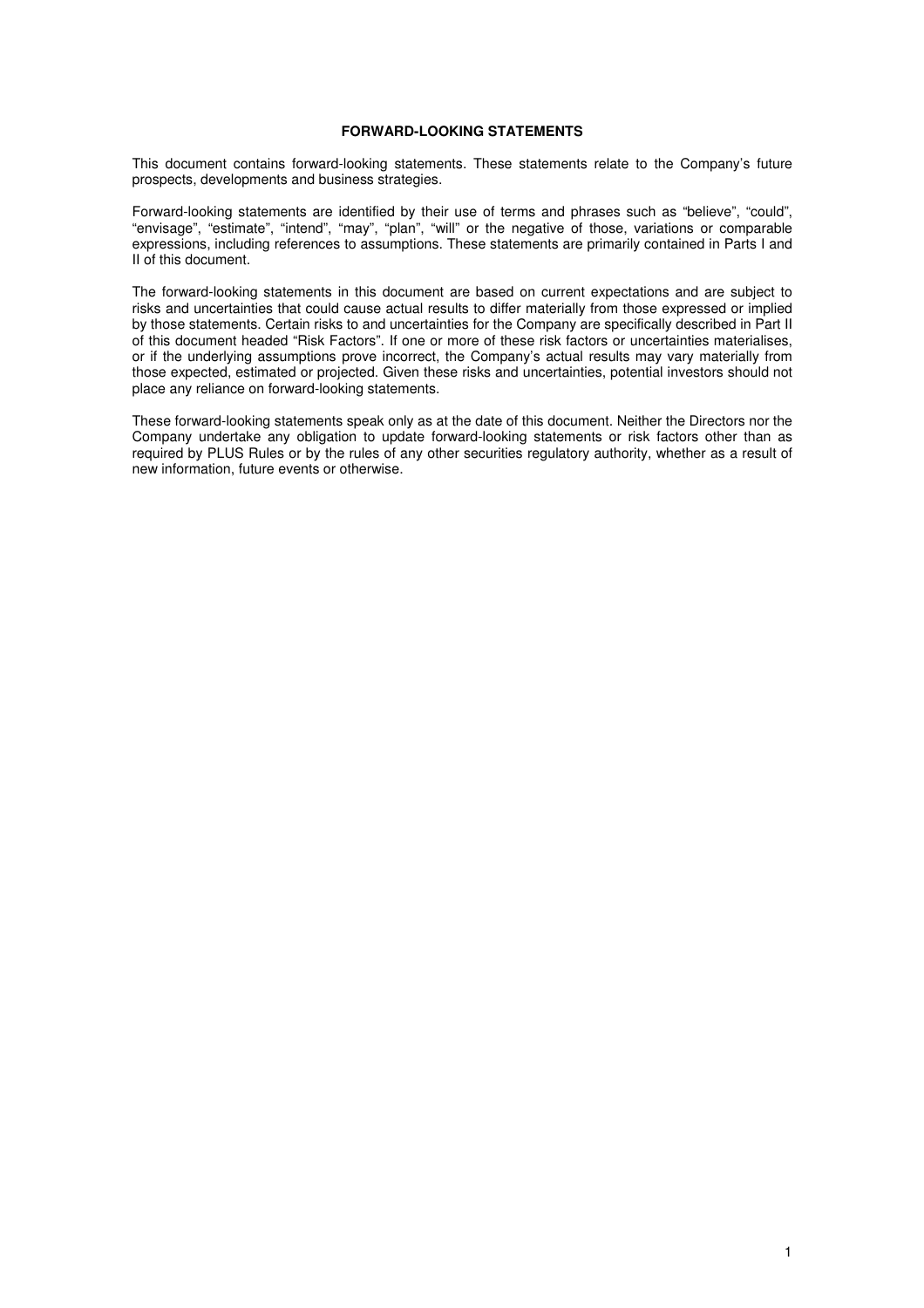## **ADMISSION STATISTICS AND EXPECTED TIMETABLE**

| PLUS Admission document publication date                                 | $9th$ April 2010       |
|--------------------------------------------------------------------------|------------------------|
| Admission and commencement of dealings on PLUS                           | 8.00 AM on 9 June 2010 |
| Total number of Ordinary Shares in issue immediately following Admission | 275,000,000            |
| <b>ISIN</b>                                                              | GB00B577Y390           |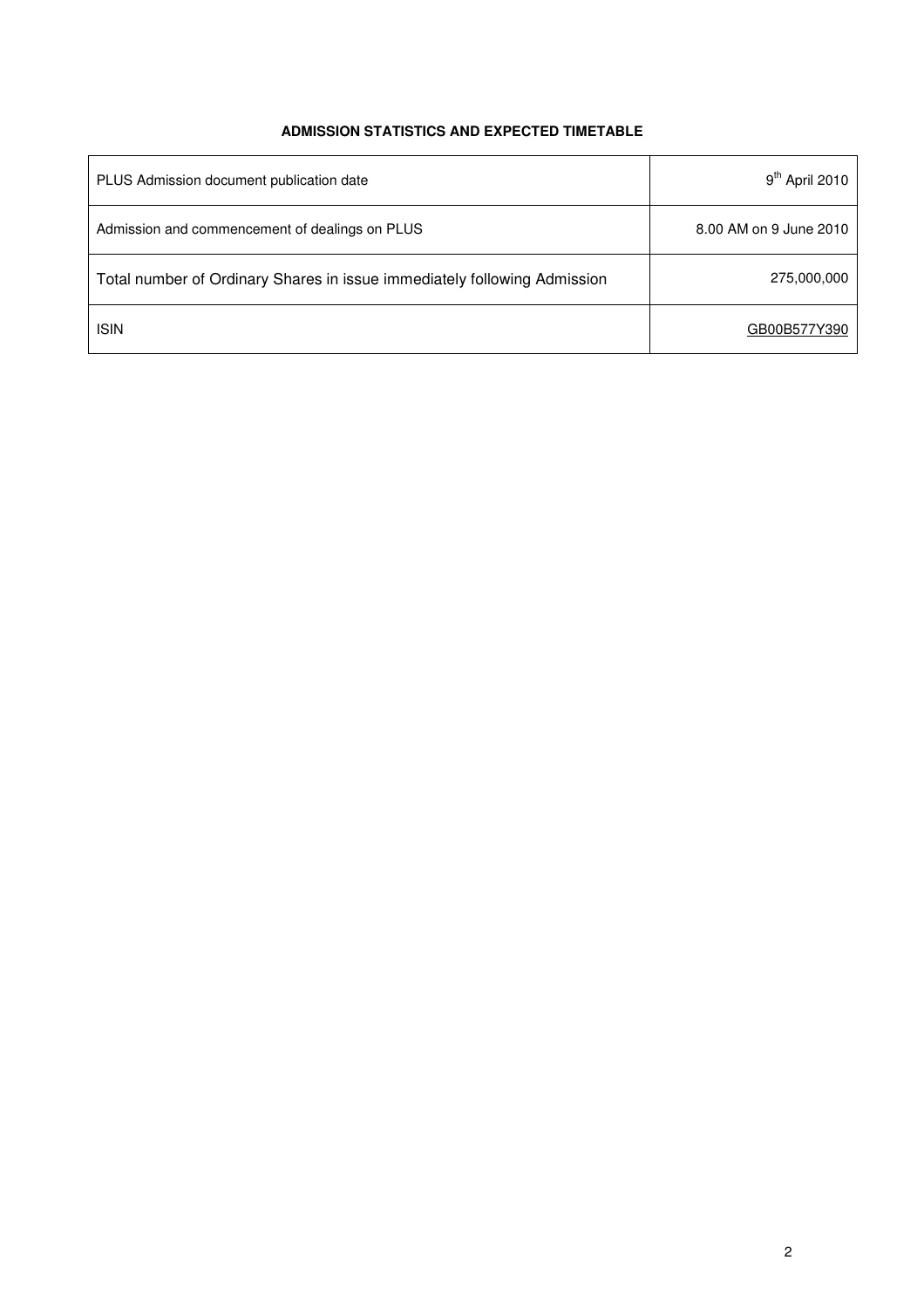## **DIRECTORS, SECRETARY and ADVISERS**

## **Directors**

| ט וטועט ווע                      | Gregory Collier (Non-Executive Director)<br>Nathan Grant Graves (Managing Director)                            |
|----------------------------------|----------------------------------------------------------------------------------------------------------------|
| <b>Company Secretary</b>         | Nominees Secretaries Ltd                                                                                       |
| <b>Registered Office</b>         | 1 Bacon Lane<br>Hayling Island<br><b>PO11 0DN</b>                                                              |
| Telephone number                 | 0239 2463000                                                                                                   |
| <b>PLUS Corporate Adviser</b>    | Rivington Street Corporate Finance Limited<br>44-46 New Inn Yard<br>London<br>EC2A 3EY                         |
| <b>Reporting Accountants</b>     | <b>Saffery Champness</b><br>Lion House<br><b>Red Lion Street</b><br>London<br>WC <sub>1</sub> R <sub>4GB</sub> |
| <b>Solicitors to the Company</b> | <b>Collyer Bristow LLP</b><br>4 Bedford Row<br>London<br>WC <sub>1</sub> R <sub>4</sub> DF                     |
| <b>Auditors</b>                  | <b>Welbeck Associates</b><br>31 Harley Street<br>London<br>W <sub>1</sub> G 9QS                                |
| <b>Bankers</b>                   | Barclays Bank Plc<br>Po Box 16294<br>1/2 Trinity Way<br>Chingford<br>London<br>BX3 2BB                         |
| <b>Registrars</b>                | <b>Share Registrars Limited</b><br>Craven House<br><b>West Street</b><br>Farnham<br>Surrey<br>GU9 7EN          |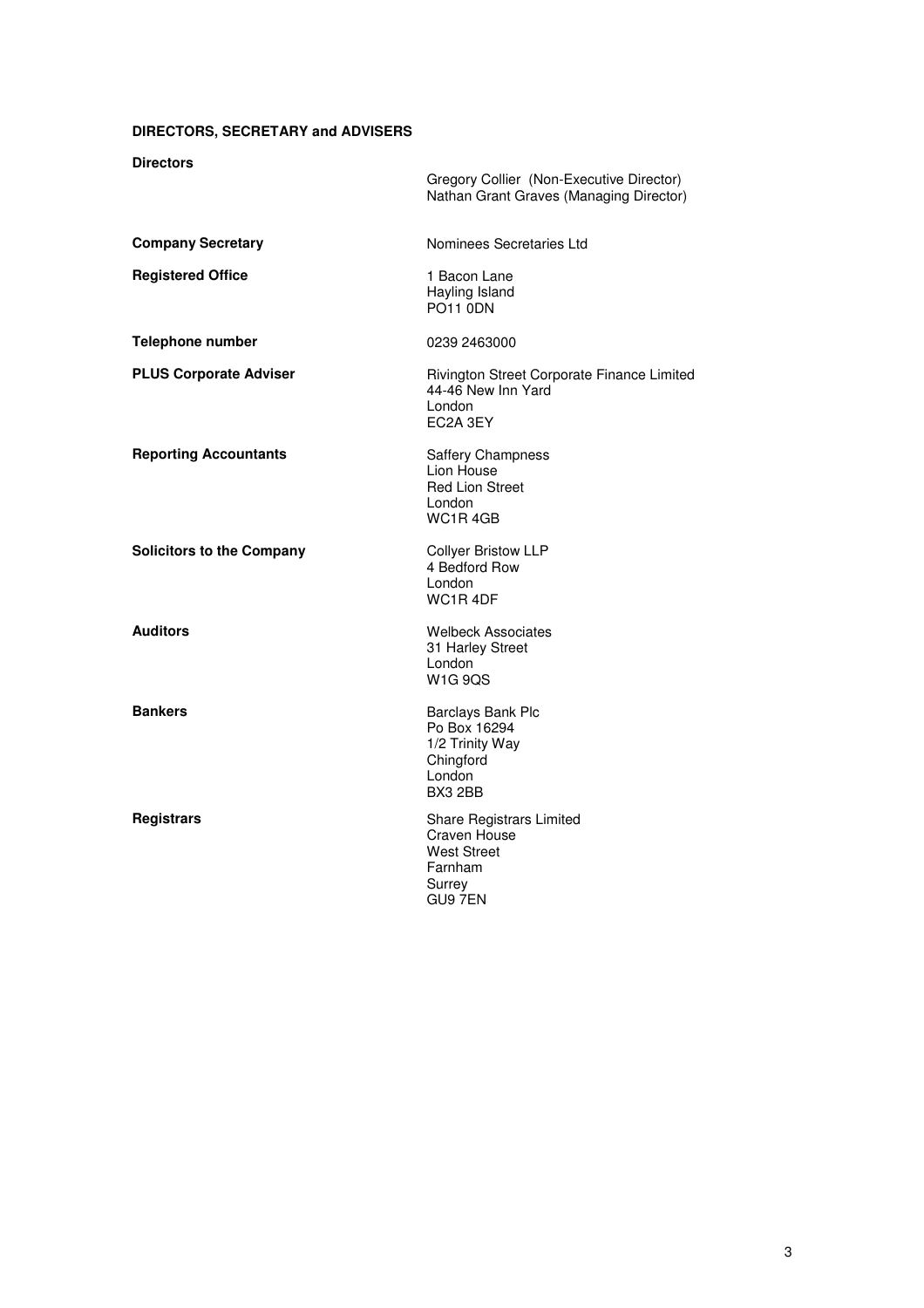## **DEFINITIONS**

# "Act" the Companies Act 2006, (to the extent the same is in force) "Admission" admission of the Ordinary Shares to trading on PLUS – quoted market "AIM" the market of that name operated by London Stock Exchange Plc "Articles" the articles of association of the Company "Board" or "Directors" the board of directors of the Company "Company" or "Imperial" Imperial Music & Media Plc "Companies Acts" the 1985 Act and the 2006 Act "CREST" the relevant system (as defined in the CREST Regulations) in accordance with which securities may be held or transferred in uncertificated form, and in respect of which Euroclear is the Operator (as defined in the CREST Regulations) "CREST Regulations" the Uncertificated Securities Regulations 2001 (SI 2001/3755), as amended, and any applicable rules made under those regulations "Document" this document "Euroclear UK & Ireland" Euroclear UK & Ireland Limited the operator of Crest "FSA" the Financial Services Authority "FSMA" the Financial Services and Markets Act 2000 (as amended) "London Stock Exchange" London Stock Exchange Plc "Rivington" Rivington Street Corporate Finance Limited, a company authorised and regulated by the FSA "Ordinary Shares" ordinary shares of £0.001 each in the capital of the Company "Panel" the Panel on Takeovers and Mergers "Placees" those persons subscribing for the Placing Shares in the Placing at the Placing Price "Placing" the placing of the Placing Shares as described in this document "Placing Price" £0.001 per Ordinary Share "Placing Shares" 225,000,000, new Ordinary Shares issued pursuant to the Placing at the Placing Price "PLUS", "PLUS-quoted" or "PLUS Markets" the PLUS – quoted market operated by PLUS which allows trading of shares in unlisted companies. "PLUS Rules" the PLUS Rules for issuers containing application requirements for admission to the PLUS - quoted market; requirements as to the continuing obligations of PLUS-quoted issuers once admitted; and guidance notes

**The following terms apply in this Document unless the context requires otherwise:**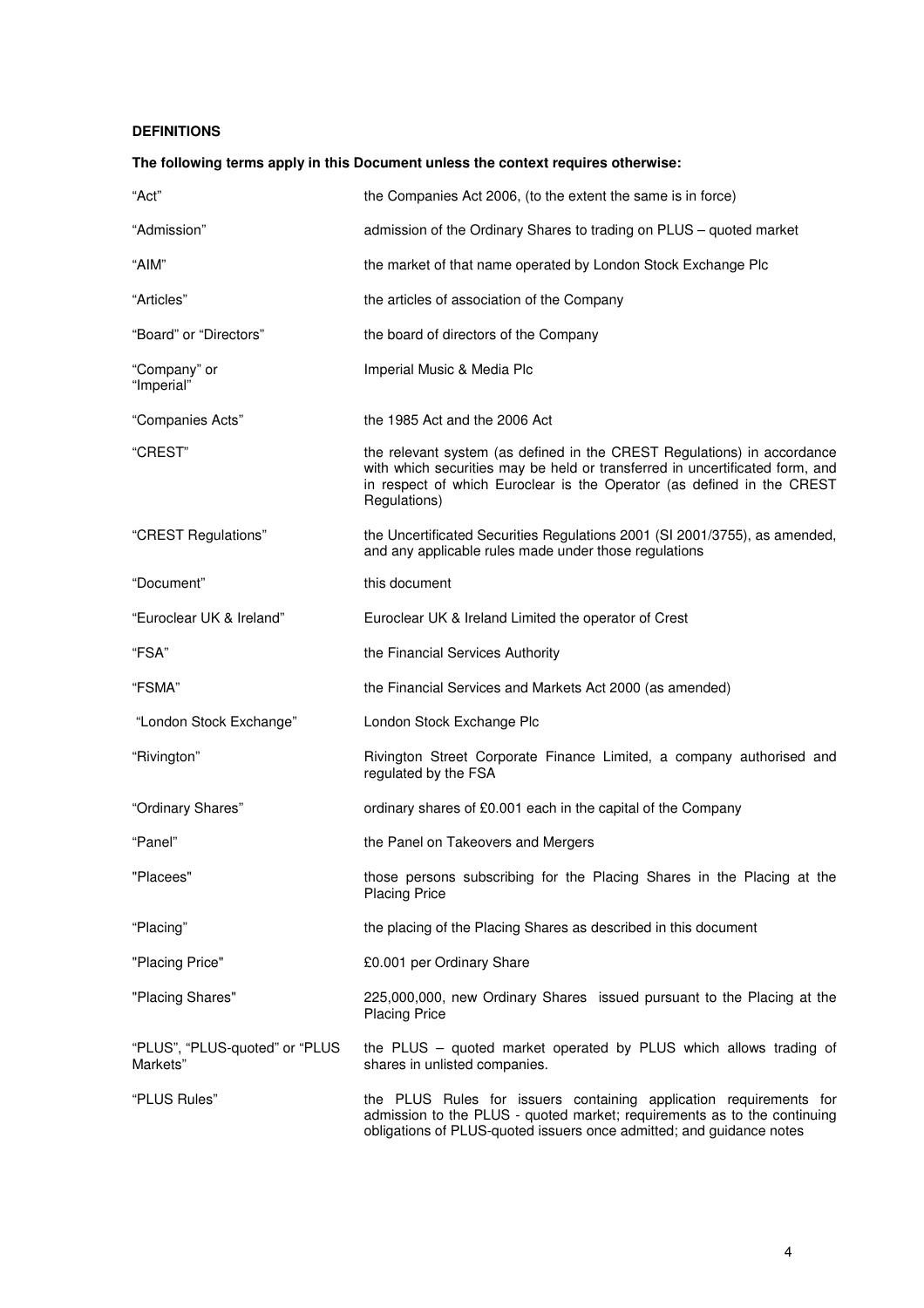| "Shareholders"         | holders of Ordinary Shares from time to time                                                                            |
|------------------------|-------------------------------------------------------------------------------------------------------------------------|
| "Takeover Code"        | the Takeover Code published by the Panel                                                                                |
| "UK Listing Authority" | the Financial Services Authority acting in its capacity as a competent<br>authority for the purposes of Part VI of FSMA |

In this document use of the singular includes the plural and vice versa, unless the context otherwise requires.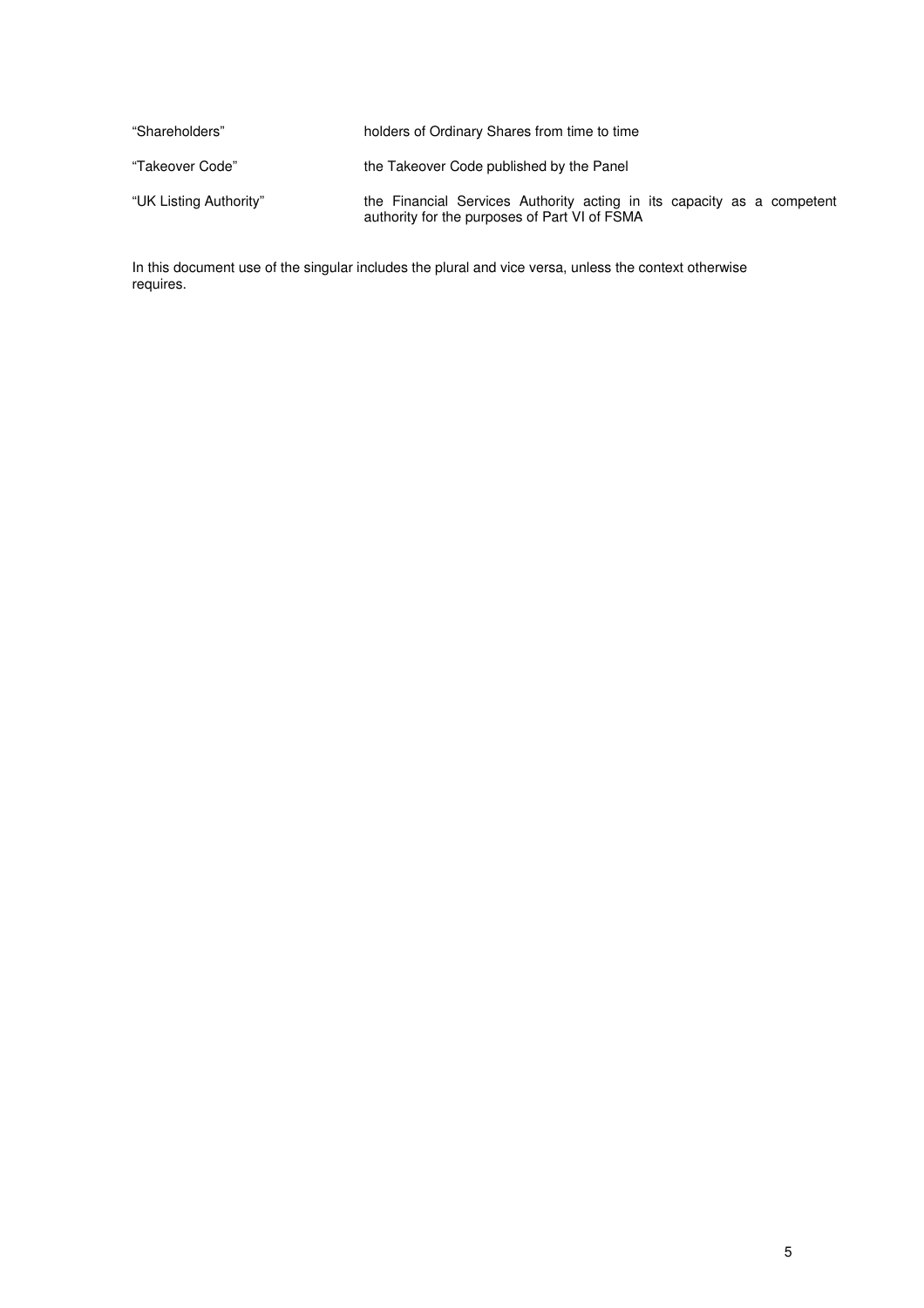## **INFORMATION ON THE COMPANY**

## **1. Introduction**

Imperial Music & Media Plc is a company established by the Directors as an investment vehicle to seek investment and acquisition opportunities in the music talent, music and media markets.

The Directors believe that there are a number of potentially attractive investment opportunities in the music talent, music and media sectors, developing musical talent from discovery, through artist development, to album production and market release and developing the media and music revenue streams that derive from that talent.

The Directors have therefore decided to seek a PLUS - quoted listing and trading facility for the Company that will look to explore and exploit investments or acquisitions in these sectors. Part I of this Document describes the Company's intended strategy and it's management.

## **2. Investment Strategy**

In the first instance the Company will limit itself to developing opportunities and making investments in new musical talent within the UK music industry, predominantly in the areas of rock, jazz and easy listening. However the Directors do not preclude taking advantage of opportunities outside these genres in the event it is prudent and beneficial to do so. It is anticipated that investment will be by way of investing capital in to and the management and development of new talent, or acquiring and managing the rights and revenues to existing artists catalogues and/or managing existing recorded artists. The Directors intend that the initial opportunities will be carefully selected taking account of available resources.

The Directors believe they have the relevant music industry, corporate and investment experience to deliver opportunities and intend to utilise this experience in making the investments and acquisitions in the chosen sectors. They will use their collective experience to identify appropriate investment opportunities undertake due diligence and negotiate agreements. However in the event that the Company has not made a material investment within one year following admission it will either seek shareholders" approval in respect of each subsequent year for the further pursuit of its investment strategy such approval will be sought in each subsequent year if it has not made by then a material investment, or where applicable, return its remaining cash to shareholders.

It is intended that the Company will be involved in the day-to-day management of talent and assets that the Company has invested in.

## **3**. **Investment Development Criteria**

The Company will seek investment and management opportunities which can be developed through the investment of capital or where part of or all of the consideration could be satisfied by the issue of new ordinary shares or other securities in the Company. The opportunities would generally have some or all of the following characteristics, namely:

- Opportunities initially in the Company's target sectors of rock, jazz or easy listening.
- Assets that have a strategic fit with the Company's target sectors.
- Recognition and development of new music talent.
- Development and management of existing artist and their music catalogues
- Music and media assets which have potential for significant asset or intellectual property value and could present opportunities for consolidation or further development for expansion
- The Directors will also consider loss-making music and media assets where, in their opinion, there is a clear opportunity to develop a profitable business and make savings through integration.

## **4. Placing and Warrant**

Prior to Admission the Company undertook and completed a placing of 225,000,000 of new ordinary shares at £0.001 raising £225,000. The Placing Shares rank equally with the Ordinary Shares and in full for any dividends and other distributions paid or made in respect of the Ordinary Shares after the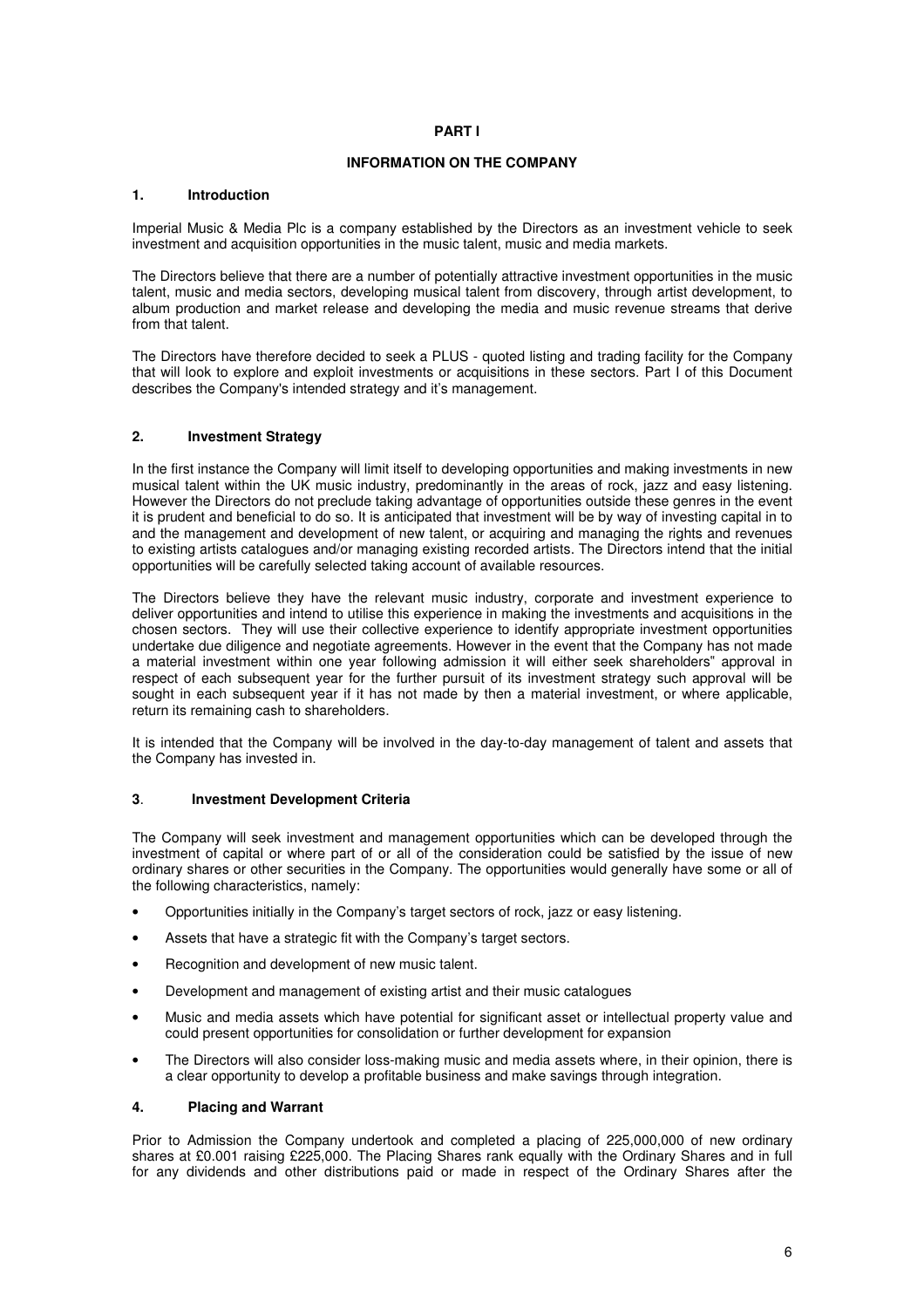Admission. Further to the Placing the Company has granted Ashwillow Limited, a founder shareholder a non-assignable warrant, which is exercisable in whole or part, to subscribe for up to an additional 100,000,000 Ordinary Shares at the placing price of £0.001 per Ordinary Share.

## **5. Directors**

## **Gregory Collier - Non-Executive Director (aged 49)**

Gregory Collier has 28 years of financial and commercial experience, having been involved in running businesses in contract cleaning, leisure, restaurant, property, and toy distribution. In 1980, Gregory founded 'Office Kleen General Maintenance' a building maintenance and services company which was subsequently acquired by Initial Services (now part of Rentokil Group). In 1986 Gregory founded one of the first paintball leisure centres in the UK and subsequently was a partner in a number of entertainment and fitness ventures, including a Mayfair club and restaurant and a fitness centre in London. More recently he has been involved in a toy distribution business and as Chairman of PLUS quoted Metroelectric PLC, which is building an electric vehicle business.

## **Nathan Grant Graves - Managing Director (aged 45)**

Nathan has over 20 years' experience in the music industry. After managing records shops in New Zealand he joined PolyGram Records (New Zealand), progressing to the role of Marketing Manager. Whilst at PolyGram, Nathan worked with artists including Bon Jovi, U2, Sting, Metallica and Elton John. In 1998 Nathan was promoted to Head of Jazz for Universal Music Group UK, marketing acts like Diana Krall, George Benson, Herbie Hancock, Us3 and Ella Fitzgerald. He also created compilation albums including the multi-platinum "the Very Best of Smooth Jazz". Whilst at Universal Nathan was instrumental in signing Jamie Cullum in 2003, now with 4 million album sales and multi-platinum awards across 23 countries. Nathan left Universal in 2004 and now acts as an independent consultant to many top end brands and music labels including clients such as Sony Music, Marks and Spencer, Ministry of Sound, BBC Music, EMI Music International and Universal Music Group.

## **6. Reasons for the Admission and Use of Funds**

The Directors consider that the benefits of the Placing and Admission include:

- The ability to enter into discussions, agreements and transactions with individuals and companies, to whom the issue of publicly traded shares as consideration is potentially attractive.
- The increased potential to raise further funds in the future, either to raise additional working capital or development capital for the Company, to enable a proposed acquisition or investment to be completed or to provide further working capital once the acquisition or investment has been completed.
- The increased potential to attract further high quality directors and employees by offering share options at some time in the future. The Directors believe that the ability to grant options over PLUS quoted shares is potentially more attractive to directors and employees than the grant of options over unquoted shares.

The Directors also believe that the principal benefits of the Admission are the ability to heighten the Company's profile whilst also broadening the Company's investor base.

The Directors are of the opinion that the Company has sufficient funds necessary for the Company to carry out its business plan and identify and carry out due diligence on potential acquisition and investment targets and to provide working capital for the Company's initial operations in line with its corporate strategy as set out in this Document.

The Company will use the funds available for working capital and administration purposes and to provide the investment required to fulfil its business.

## **7. Employee Share Options**

In order to incentivise the management of the Company and any other interest that the Company acquires, the Directors will, at an appropriate time, consider adopting a suitable share option scheme or schemes, although no such schemes are presently in place.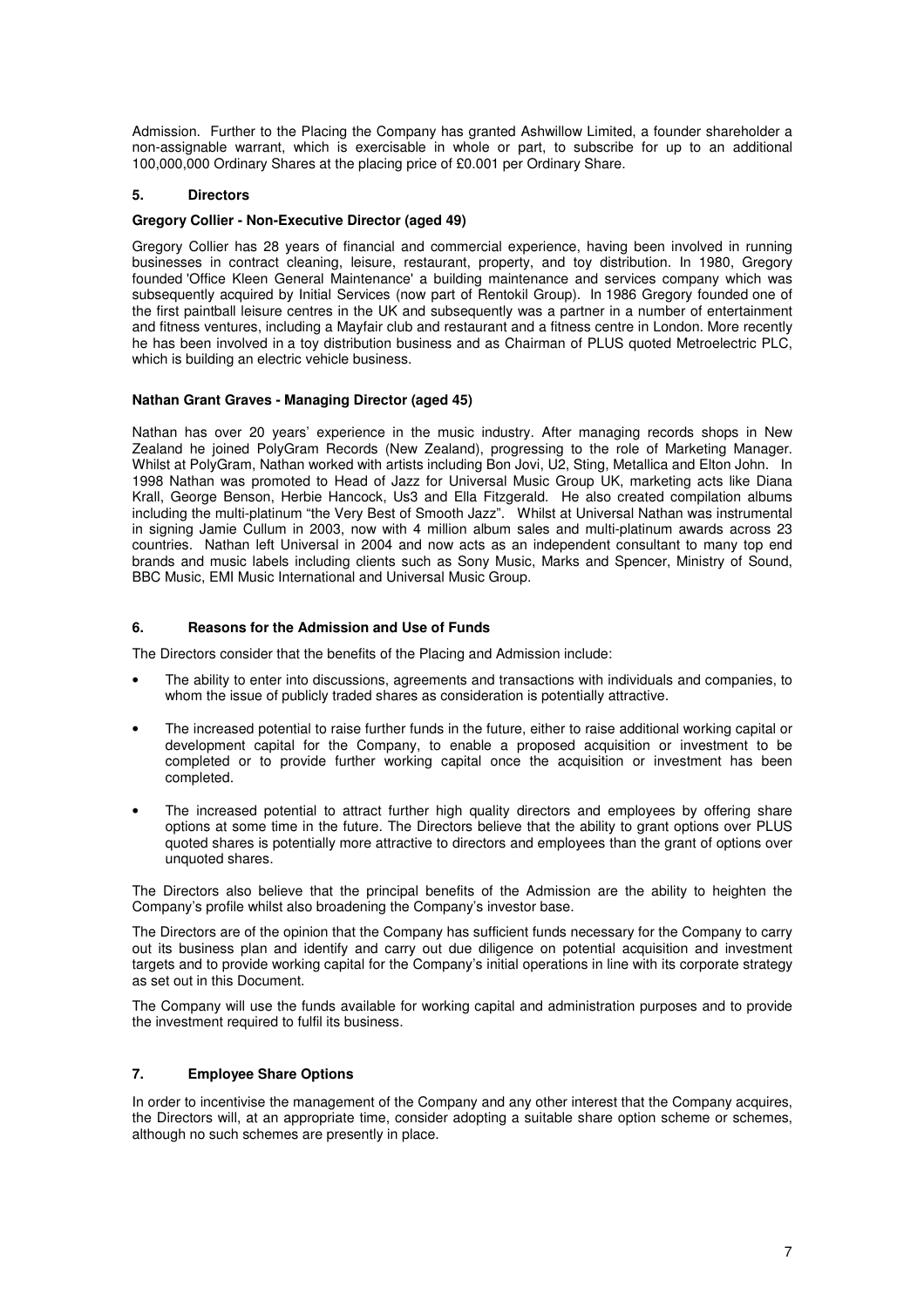## **8. Corporate Governance and Internal Controls**

The Directors recognise the importance of sound corporate governance, whilst taking into account the size and nature of the Company. As the Company grows, the Directors intend that the Company should develop policies and procedures, which reflect the principles of good governance and Code of Best Practice, as published by the Committee on Good Governance (commonly known as the "Combined Code"), to the extent that they are appropriate to the size of the Company.

The Directors (including members of their family and connected persons) will comply with Paragraph 63 and Appendix 4 of the PLUS Rules relating to Directors' Dealings and will take all reasonable steps to ensure compliance by the Company's applicable employees as well.

At present, due to the Company's size, the risk and audit management will be addressed by the Board. As the Company grows, the Board will consider establishing an audit and risk management committee.

## **9. Dividend Policy**

The Company has not yet commenced trading and the Directors believe that it is inappropriate to give an indication of the likely time of payment or level of future dividends.

## **10. Taxation**

Information regarding taxation in relation to the Admission to PLUS is set out in paragraph 10 of Part IV of this Document. If you are in any doubt as to your tax position you should consult your own professional adviser immediately.

## **11. Admission to PLUS**

The share capital of the Company is not presently listed or dealt in on any stock exchange. An application will be made for the Company's issued Ordinary Shares to be quoted on PLUS. Dealings in the Ordinary Shares are expected to commence on or around  $27<sup>th</sup>$  April 2010. It is emphasised that no application is being made for the admission of these securities to trading on AIM, or the Official List of the UK Listing Authority.

The Company has undertaken that it has entered into appropriate arrangements with one or more Primary Information Providers approved by the Financial Services Authority to disseminate regulatory information to the market. This information is currently distributed by Bloomberg, Thomson Financial, Reuters, Telekurs, ADVFN and FT Interactive Data Europe. It is also available to private investors through the Internet at www.plusmarketsgroup.com and via other licensed Internet vendors.

Any individual wishing to buy or sell PLUS-quoted shares, must trade through a stockbroker regulated by the FSA, as the market cannot deal directly with the public.

## **12. Lock-In Arrangements**

On Admission, the Directors will be interested in 4,000,000 Ordinary Shares representing approximately 1.46% of the Enlarged Share Capital of the Company. Ashwillow Limited the other founder shareholder will be interested in 16.73% of the Enlarged Capital of the Company.

The Directors, have undertaken to the Company and to Rivington that, in accordance with paragraph 10 of the PLUS Rules they and their connected persons will not during a period of twelve months from the date of the Admission, dispose of any interest in Ordinary Shares held by them, and for a further 12 months thereafter only with the consent of Rivington. Ashwillow Limited have entered into a 12 month orderly market agreement with Rivington and the Company.

## **13. Administration and Management**

The Company has adopted, and will operate where applicable, a share dealing code for directors and senior executives under the same terms as the Model Code on directors dealings in securities, published from time to time by the UK Listing Authority.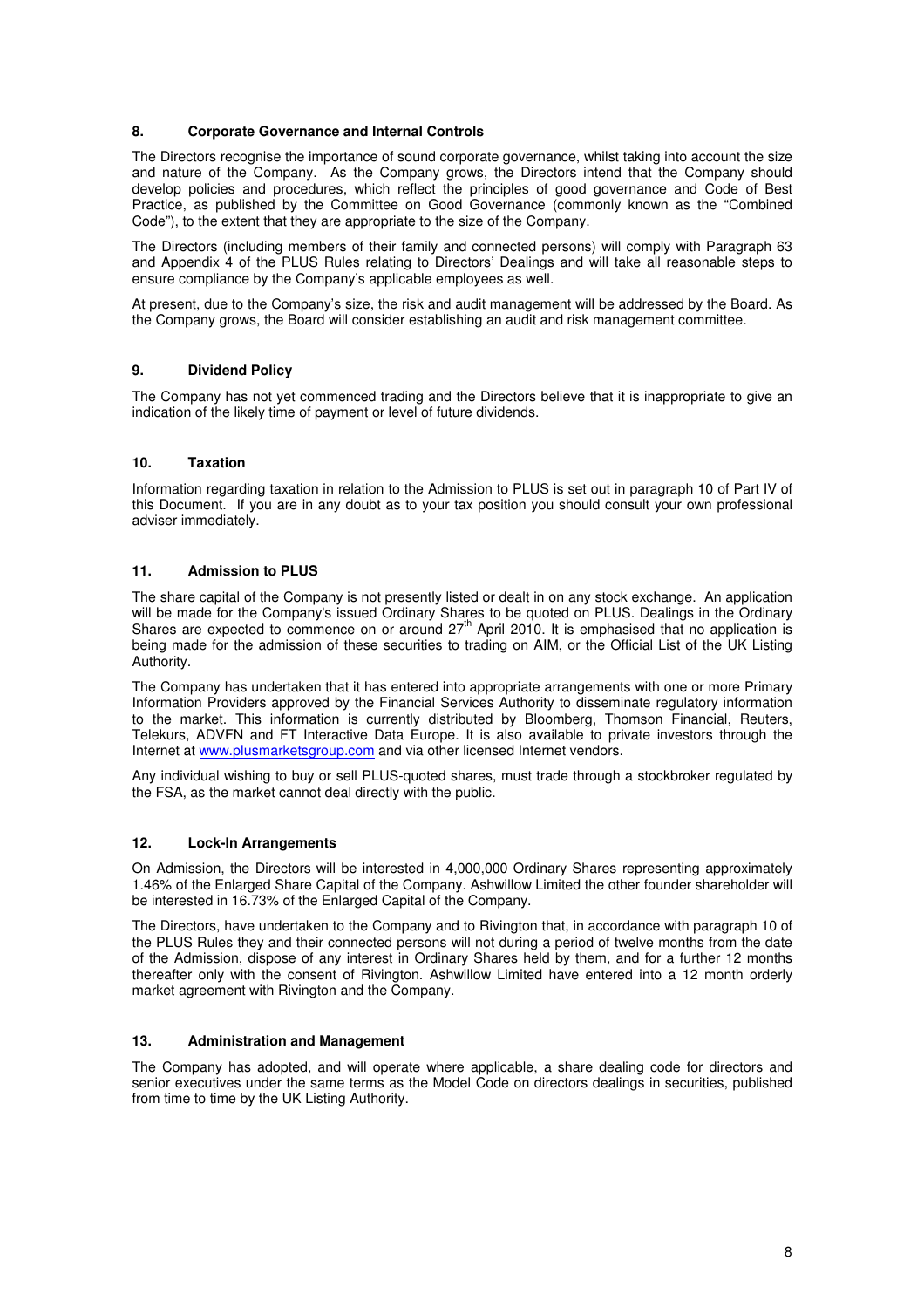## **14. Financial Information**

An Accountants' Report on the Company, which has no trade or business, is set out in Part III of this Document. The information provided comprises a short form report prepared by Saffery Champness, based on the unaudited management accounts of the Company for the period from its incorporation on 19 January 2007 to 31 January 2008 and for the years ended 31 January 2009 and 31 January 2010.

The Company's accounting reference date is 31 January.

## **15. CREST**

The Company's Articles permit the Company to issue shares in uncertificated form in accordance with the Uncertificated Securities Regulations 2001. Application has been made for the Ordinary Shares to be admitted to CREST upon start of trading on PLUS.

## **16. Risk Factors**

Your attention is drawn to the risk factors set out in Part II of this Document. Potential investors should carefully consider the risks described in Part II before making a decision to invest in the Company.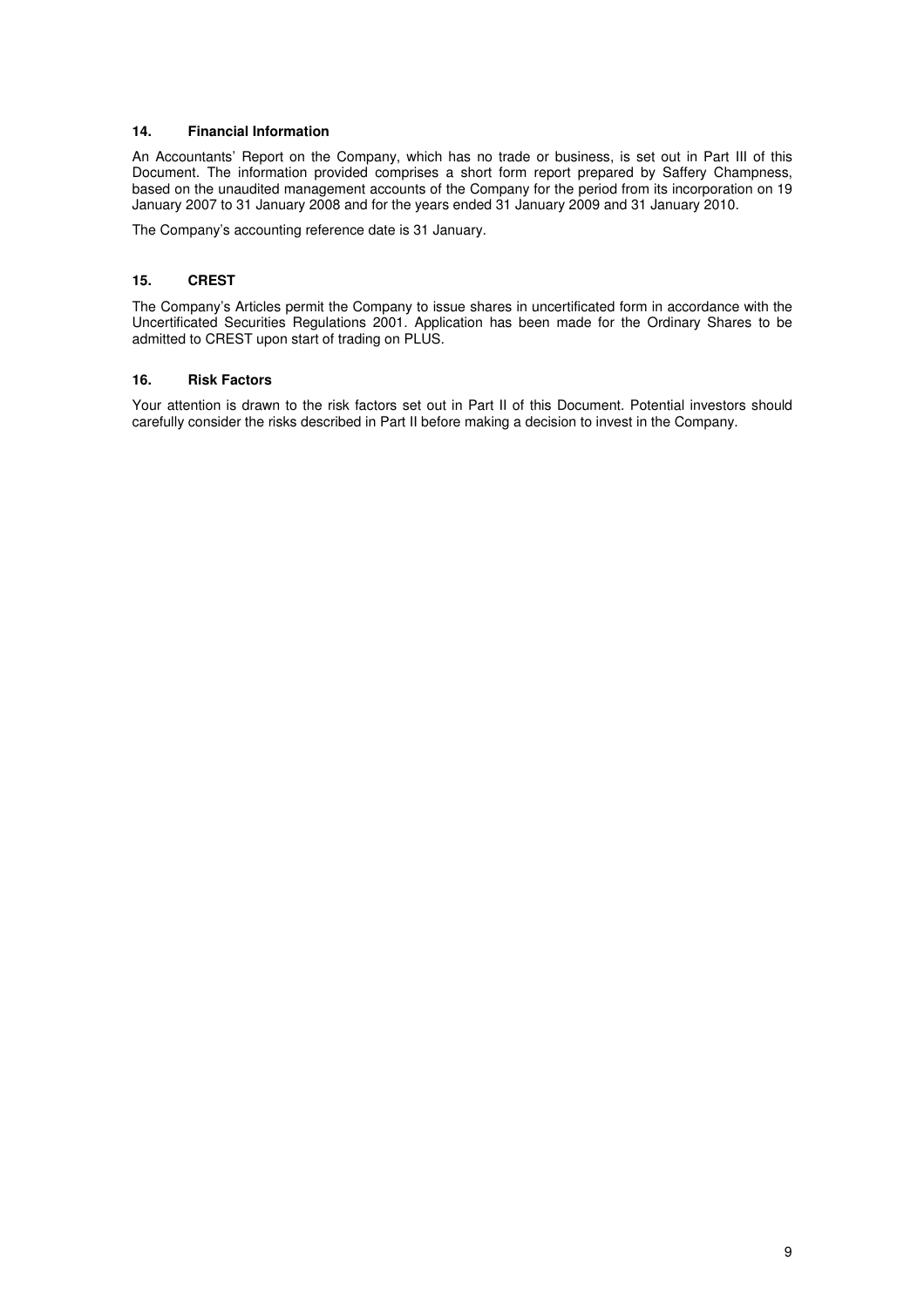## **PART II**

#### **RISK FACTORS**

**The attention of potential investors is drawn to the fact that ownership of shares in the Company involves a variety of risks. Investors should be aware of the risks associated with an investment in a business in the early stages of development. All potential investors should carefully consider the entire contents of this Document including, but not limited to, the factors described below before deciding whether or not to invest in the Company. The information below does not purport to be an exhaustive list or summary of the risks affecting the Company and are not set out in any particular order of priority. There may be additional risks of which the Directors are not aware. Investors should carefully consider these risks before making a decision to invest in the Company.** 

If any of the events described in the following risks actually occur, the Company's business, financial conditions, results or future operations could be adversely affected. In such a case, the price of the Company's Ordinary Shares could decline and investors may lose all or part of their investment. Additional risks and uncertainties not presently known to the Directors, or which the Directors currently deem immaterial, may also have an adverse effect upon the Company:

- (i) That whilst the Company has enough funds for working capital purposes it is likely the Company will need to raise further funds in the future, either to complete a proposed investment or to raise further working or development capital either through debt, the exercise of existing options or the issue of new equity. There is no guarantee that the then prevailing market conditions will allow for such a fundraising or that new investors will be prepared to subscribe for Ordinary Shares and Shareholders may be materially diluted by any further issue of ordinary shares by the Company.
- (ii) An acquisition by the Company of a significant interest would most likely be considered a reverse takeover for the purposes of the PLUS Rules, and where applicable the Takeover Code. The costs of a reverse are significant and the Company would potentially need to raise further funds to meet the whole or some of the costs of the reverse. However the Company would look to mitigate costs and the need to raise significant sums via the issuance of further new ordinary shares as part of the consideration of the transaction.
- (iii) The music media and talent industry is a highly competitive market and many of the competitors will have greater financial and other resources than the Company and as a result may be in a better position to compete for opportunities. There can be no assurances that the Company can or will be able to compete effectively.
- (iv) The success of the Company depends largely upon the expertise of the current directors and their ability to identify suitable acquisition and/or investment opportunities in the music and media industry and implement the Company's strategy. The loss of one or other of the key directors could have an adverse effect on the Company;
- (v) The Company's future success will also depend, inter alia, on its future directors and management team. The recruitment of suitable skilled Directors and retention of their services or the services of any future management team cannot be guaranteed;
- (vi) The value of the Ordinary Shares will depend, to a significant degree, on the Company's ability to identify and make suitable acquisitions in a reasonable timeframe and the success of those acquisitions. The Directors intend that appropriate due diligence be carried out by the Company on potential acquisitions, but there is an inherent risk in acquiring prospects or companies, which could adversely affect the value of the Ordinary Shares;
- (vii) The Company is a newly formed company with no established trading record and does not presently carry on any trading activities. The value of an investment in the Company is dependent inter alia upon the Company acquiring a prospect or company that meets the Company's corporate strategy. There can be no guarantee that the Company will acquire or invest in any prospect or company which meets the Company's criteria or that any such prospect or company acquired will be or achieve significant or sustainable value as a consequence of which resources might have been expended fruitlessly on investigative work and due diligence;
- (vii) The Ordinary Shares are not listed or traded on any stock exchange. Notwithstanding the fact that an application will be made for the Ordinary Share to be quoted through PLUS this should not be taken as implying that there will be a 'liquid' market in the Ordinary Shares. An investment in the Ordinary Shares may thus be difficult to realise. The value of the Ordinary Shares may go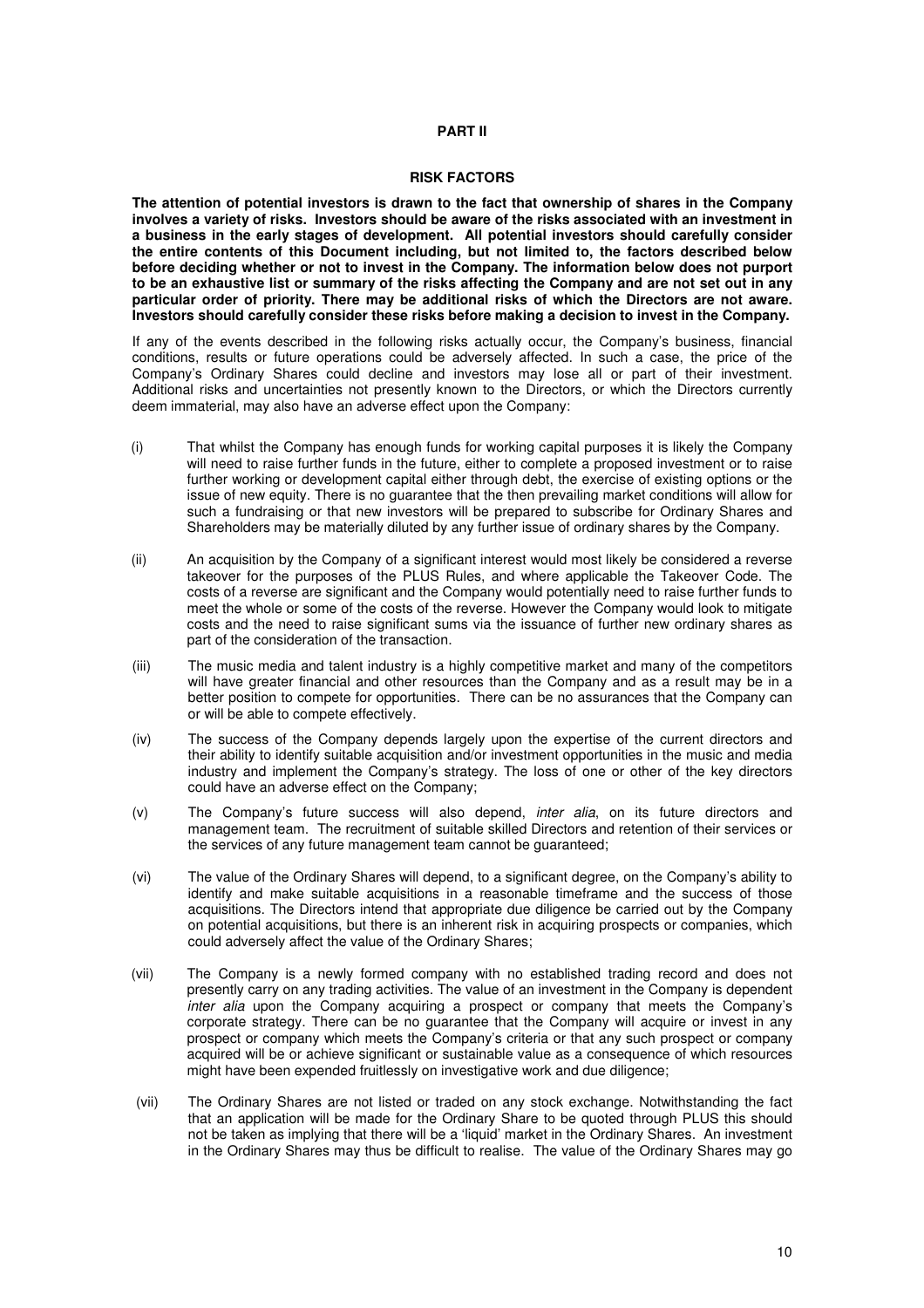down as well as up. Investors may therefore realise less than their original investment or sustain a total loss of their investment.

- (viii) The Company has made an application for its Ordinary Shares to be quoted on the PLUS-quoted Market. The PLUS-quoted Market is a market designed for small and growing companies which carry a higher than normal financial risk and tend to experience lower levels of liquidity than larger companies. The PLUS-quoted Market is not AIM or the Official List and consequently it may be more difficult for an investor to sell his or her Ordinary Shares and he or she may receive less than the amount paid. The market price of the Ordinary Shares may not reflect the underlying value of the Company's net assets or operations. The bid-offer spread of the Ordinary Shares can be significant.
- (ix) It may be difficult to trade in the Ordinary Shares, which are classed as "penny shares" under FSA rules. The price quoted on the PLUS-quoted Market is the mid-market price. The share prices of public companies are often subject to significant fluctuations. In particular, the market for shares in smaller public companies is typically less liquid than for larger public companies. Consequently, the Company's share price may be subject to greater fluctuation and the Ordinary Shares may be difficult to sell. The Ordinary Shares are intended for capital growth and therefore may not be suitable as a short-term investment. Investors may therefore not realise their original investment at all, or within the time-frame they had originally anticipated.
- (x) Any changes to the market trading environment, in particular to the PLUS Rules could for example, affect the ability of the Company to maintain a trading facility on the PLUS-quoted Market.
- (xi) Past performance is no indication of future performance. Prospective investors should be aware that the value of an investment in the Company may go down as well as up and that the market price of the Ordinary Shares may not reflect the underlying value of the Company. There can be no guarantee that the value of an investment in the Company will increase. Investors may therefore realise less than, or lose all of, their investment.
- (xii) The share price of quoted companies can be highly volatile and shareholdings illiquid. The price at which the Ordinary Shares are quoted and the price which investors may realise for their ordinary shares may be influenced by a large number of factors, some of which are specific to the Company and its operations and some of which may affect quoted companies generally. These factors include, without limitation, the performance of the Company, large purchases or sales of ordinary shares by other investors, legislative changes and general economic, political or regulatory conditions, and other factors which are outside of the control of the Company.
- (xiii) Stock market conditions, may affect the ultimate value of the Company's share price regardless of future operating performance; and
- (xiv) Continued membership of PLUS is entirely at the discretion of PLUS Markets Plc.

**Investment in the Company's Ordinary Shares may not be suitable for all recipients of this Document. Investors are therefore strongly recommended to consult an adviser authorised under the FSMA who specialises in investments of this nature before making their decision to invest.**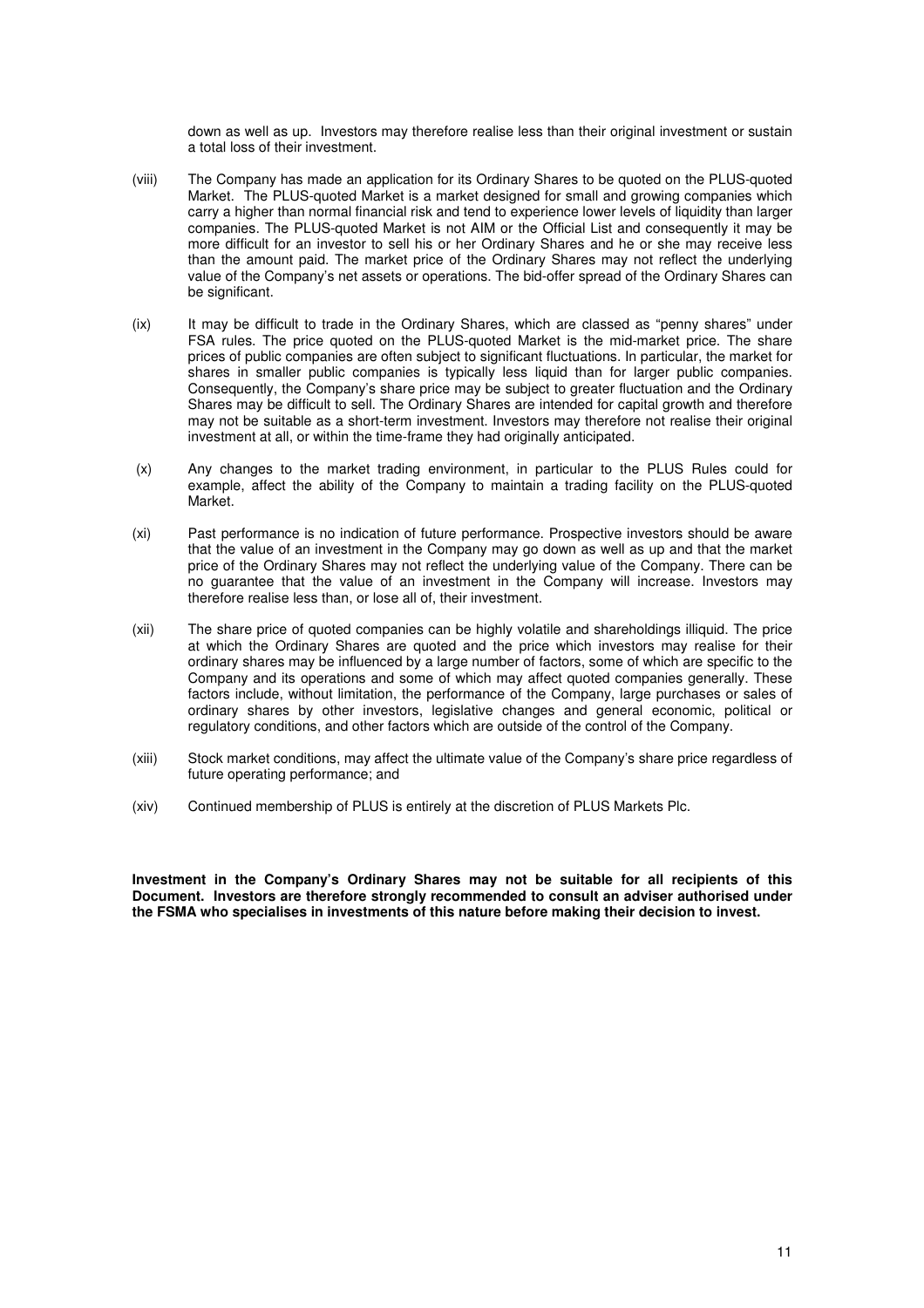## **PART III**

## **FINANCIAL INFORMATION ON THE COMPANY**

#### **ACCOUNTANTS' REPORT ON THE COMPANY**





CHARTERED **ACCOUNTANTS** 

Lion House, Red Lion Street, London WC1R 4GB DX 287 - Chancery Lane, London

Telephone: 020 7841 4000 Facsimile: 020 7841 4100

9 April 2010

The Directors Rivington Street Corporate Finance Limited 3<sup>rd</sup> Floor, Henry Thomas House 5-11 Worship Street London EC2A 2BH

The Directors Imperial Music and Media plc 1 Bacon Lane Hayling Island Hampshire PO11 0DN

Dear Sirs,

## **Accountants' Report on Imperial Music and Media plc (formerly Quick Toys and Games plc, the "Company")**

We report on the financial information in this Part III. The financial information has been prepared under the accounting policies set out in note 2 for inclusion in the admission document dated 9 April 2010 ("Admission Document"), of the Company in connection with the placing and admission to trading on the PLUS Markets ("PLUS"). This report is required by the PLUS Rules and is given for the purpose of complying with paragraph 26 of Appendix 1 to the PLUS Rules and for no other purpose.

#### **Responsibility**

The Directors of the Company are responsible for preparing the financial information on the basis set out in note 2 to the financial information and in accordance with United Kingdom Generally Accepted Accounting Principles ("UK GAAP").

It is our responsibility to form an opinion as to whether the financial information gives a true and fair view for the purposes of the Admission Document and to report our opinion to you.

#### **Basis of opinion**

We conducted our work in accordance with the Standards for Investment Reporting issued by the Auditing Practices Board. Our work included an assessment of evidence relevant to the amounts and disclosures in the financial information. It also included an assessment of significant estimates and judgements made by those responsible for the preparation of the financial statements underlying the financial information and whether the accounting policies are appropriate, consistently applied and adequately disclosed.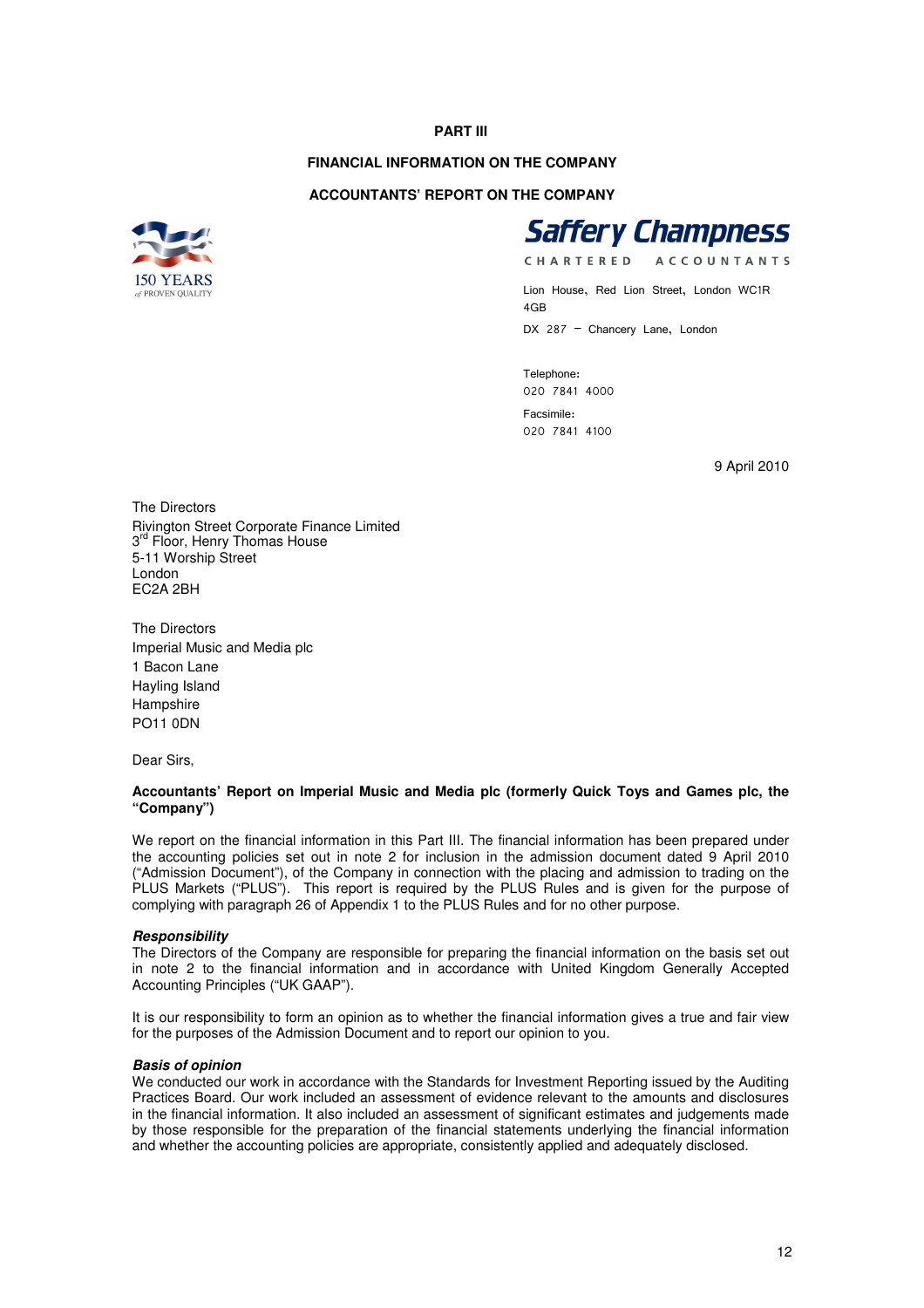We planned and performed our work so as to obtain all the information and explanations which we considered necessary in order to provide us with sufficient evidence to give reasonable assurance that the financial information is free from material misstatement whether caused by fraud or other irregularity or error.

#### **Opinion**

In our opinion, the financial information set out in this Part III gives, for the purposes of the Admission Document, a true and fair view of the state of the affairs of the Company, as at 31 January 2008, 2009 and 2010 and of its results and cash flows for the periods then ended in accordance with UK GAAP and the accounting policies set out in note 2.

#### **Declaration**

We are responsible for this report as part of the Admission Document and declare that, having taken all reasonable care to ensure that the information contained in this report is, to the best of our knowledge, in accordance with the facts and contains no omission likely to affect its import. This declaration is included in the Admission Document in compliance with paragraph 26 of Appendix 1 of the PLUS Rules.

Yours faithfully

**Saffery Champness Chartered Accountants**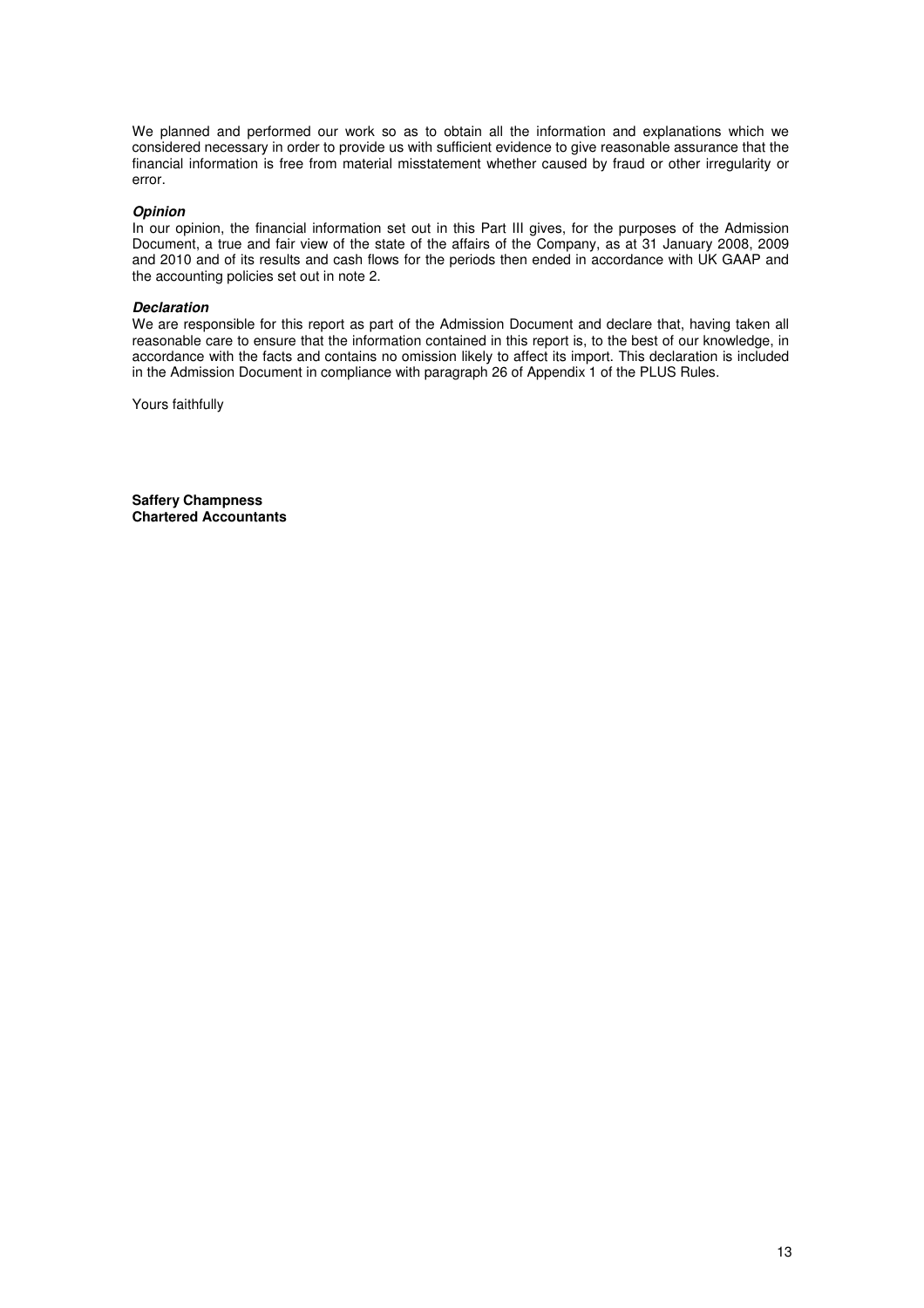## **PROFIT AND LOSS ACCOUNTS**

|                                             | <b>Note</b> | Year ended<br>31 January<br>2010<br>£ | 31 January<br>2009<br>£ | Year ended Period ended<br>31 January<br>2008<br>£ |
|---------------------------------------------|-------------|---------------------------------------|-------------------------|----------------------------------------------------|
| Administrative expenses                     |             | (1,618)                               |                         |                                                    |
| Loss on ordinary activities before taxation |             | (1,618)                               |                         |                                                    |
| Tax on loss on ordinary activities          |             |                                       |                         |                                                    |
| Loss for the year                           | 5           | (1,618)                               |                         |                                                    |

There were no recognised gains or losses other than the results for the periods as set out above.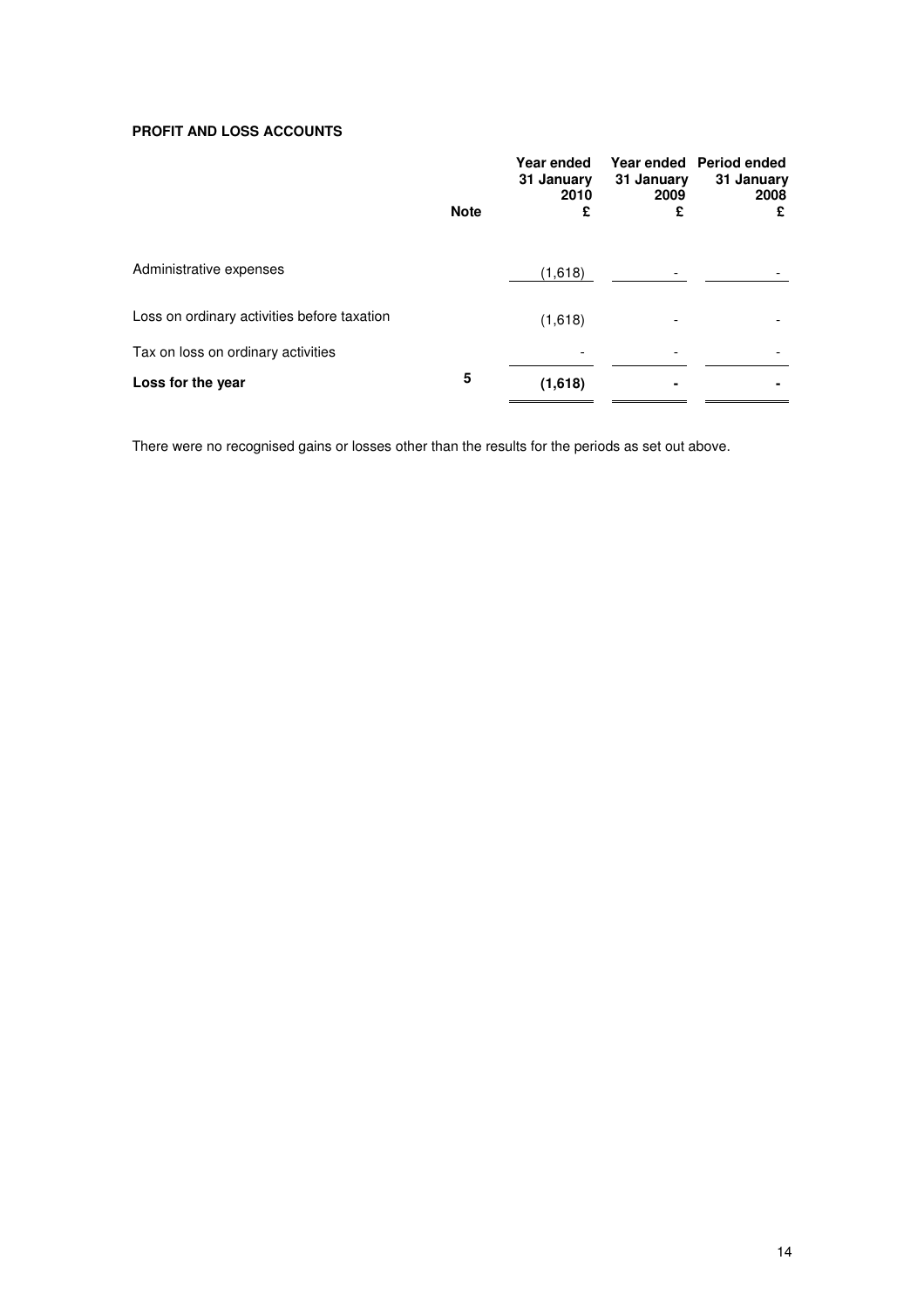## **BALANCE SHEETS**

|                                                 | <b>Note</b> | As at<br>31 January<br>2010<br>£ | As at<br>31 January<br>2009<br>£ | As at<br>31 January<br>2008<br>£ |
|-------------------------------------------------|-------------|----------------------------------|----------------------------------|----------------------------------|
|                                                 |             |                                  |                                  |                                  |
| <b>Current assets</b>                           |             |                                  |                                  |                                  |
| <b>Debtors</b>                                  | 3           | 47,864                           | 50,000                           | 50,000                           |
| Cash at bank and in hand                        |             | 893                              |                                  |                                  |
|                                                 |             | 48,757                           | 50,000                           | 50,000                           |
| Creditors : amounts falling due within one year | 4           | (375)                            |                                  |                                  |
| <b>Net assets</b>                               |             | 48,382                           | 50,000                           | 50,000                           |
| <b>Capital and reserves</b>                     |             |                                  |                                  |                                  |
| Called up share capital                         | 6           | 50,000                           | 50,000                           | 50,000                           |
| Profit and loss account                         | 5           | (1,618)                          |                                  |                                  |
| Shareholders' funds                             | 7           | 48,382                           | 50,000                           | 50,000                           |

## **CASH FLOW STATEMENTS**

|                                                                 | <b>Note</b> | Year ended<br>31 January<br>2010<br>£ | Year ended<br>31 January<br>2009<br>£ | Period ended<br>31 January<br>2008<br>£ |
|-----------------------------------------------------------------|-------------|---------------------------------------|---------------------------------------|-----------------------------------------|
| Net cash outflow from operating activities                      | 9           | (11,607)                              |                                       |                                         |
| <b>Financing</b><br>Called up share capital paid up in the year |             | 12,500                                |                                       |                                         |
| Increase in cash in the year                                    |             | 893                                   |                                       |                                         |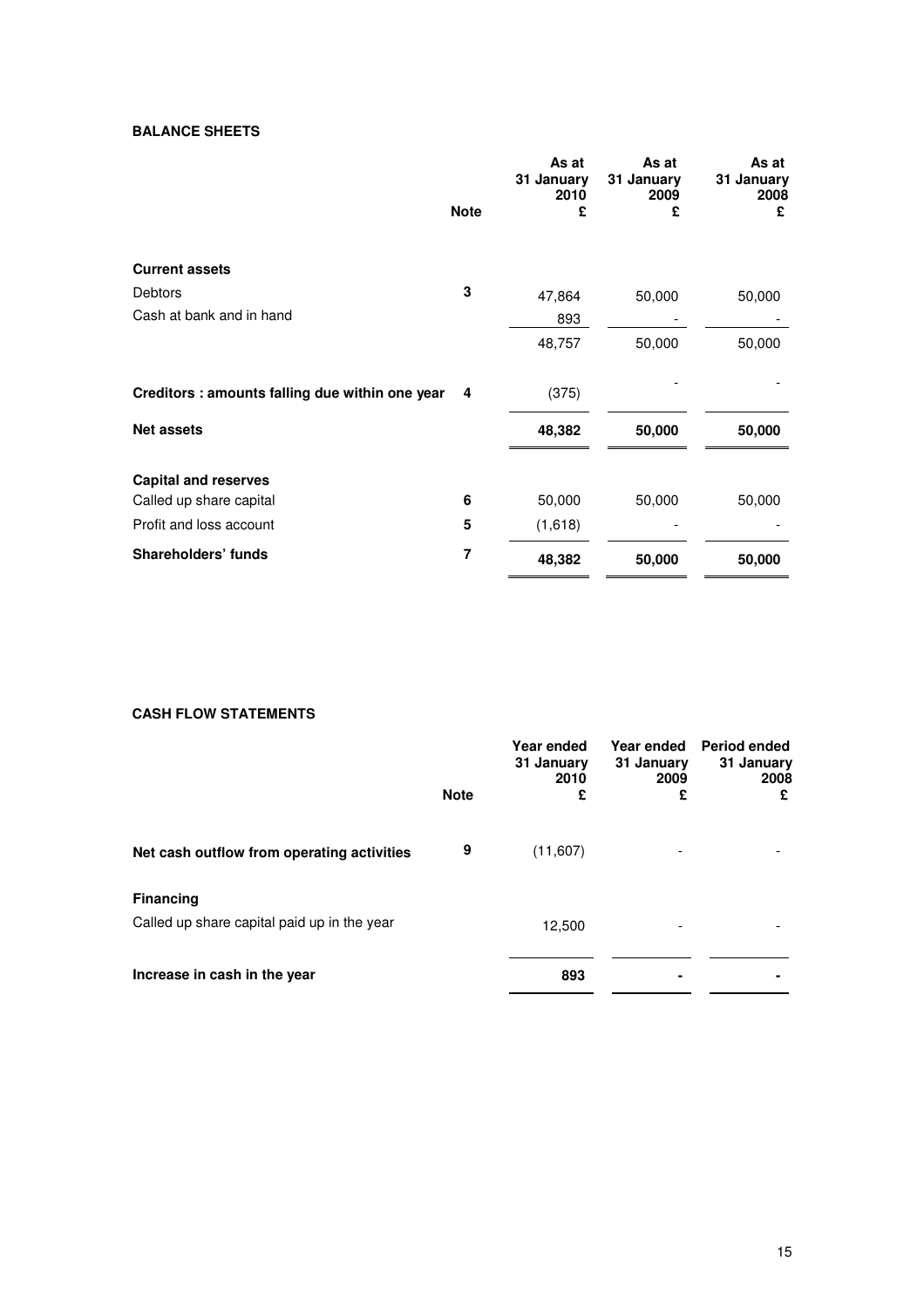## **NOTES TO THE FINANCIAL INFORMATION**

## **1. Financial information**

The Directors have prepared the following financial information on the Company for the period from incorporation to 31 January 2010. The financial information on the Company, which has been prepared solely for the purposes of the PLUS Markets Admission Document, does not constitute audited statutory accounts within the meaning of section 240 of the Companies Act 2006.

The Company was incorporated on 19 January 2007 as Quick Toys and Games plc. The Company changed its name to Imperial Music and Media plc on 8 May 2009. Since incorporation the Company has not traded.

## **2. Significant accounting policies**

## Basis of preparation

The financial statements have been prepared under the historical cost convention and in accordance with UK GAAP.

## **3. Debtors**

|    |                                                     | 31 January<br>2010<br>£ | 31 January<br>2009<br>£ | 31 January<br>2008<br>£ |
|----|-----------------------------------------------------|-------------------------|-------------------------|-------------------------|
|    | Other debtors – issued share capital not fully paid | 37,500                  | 50,000                  | 50,000                  |
|    | Prepayments and accrued income                      | 10,364                  |                         |                         |
|    |                                                     | 47,864                  | 50,000                  | 50,000                  |
| 4. | <b>Creditors</b>                                    | 31 January<br>2010<br>£ | 31 January<br>2009<br>£ | 31 January<br>2008<br>£ |
|    | Accruals and deferred income                        | 375                     |                         |                         |

## **5. Statement of movement on profit and loss account**

|                   | 31 January<br>2010 | 31 January<br>2009<br>c  | 31 January<br>2008<br>£ |
|-------------------|--------------------|--------------------------|-------------------------|
| Loss for the year | (1,618)            | $\overline{\phantom{a}}$ | -                       |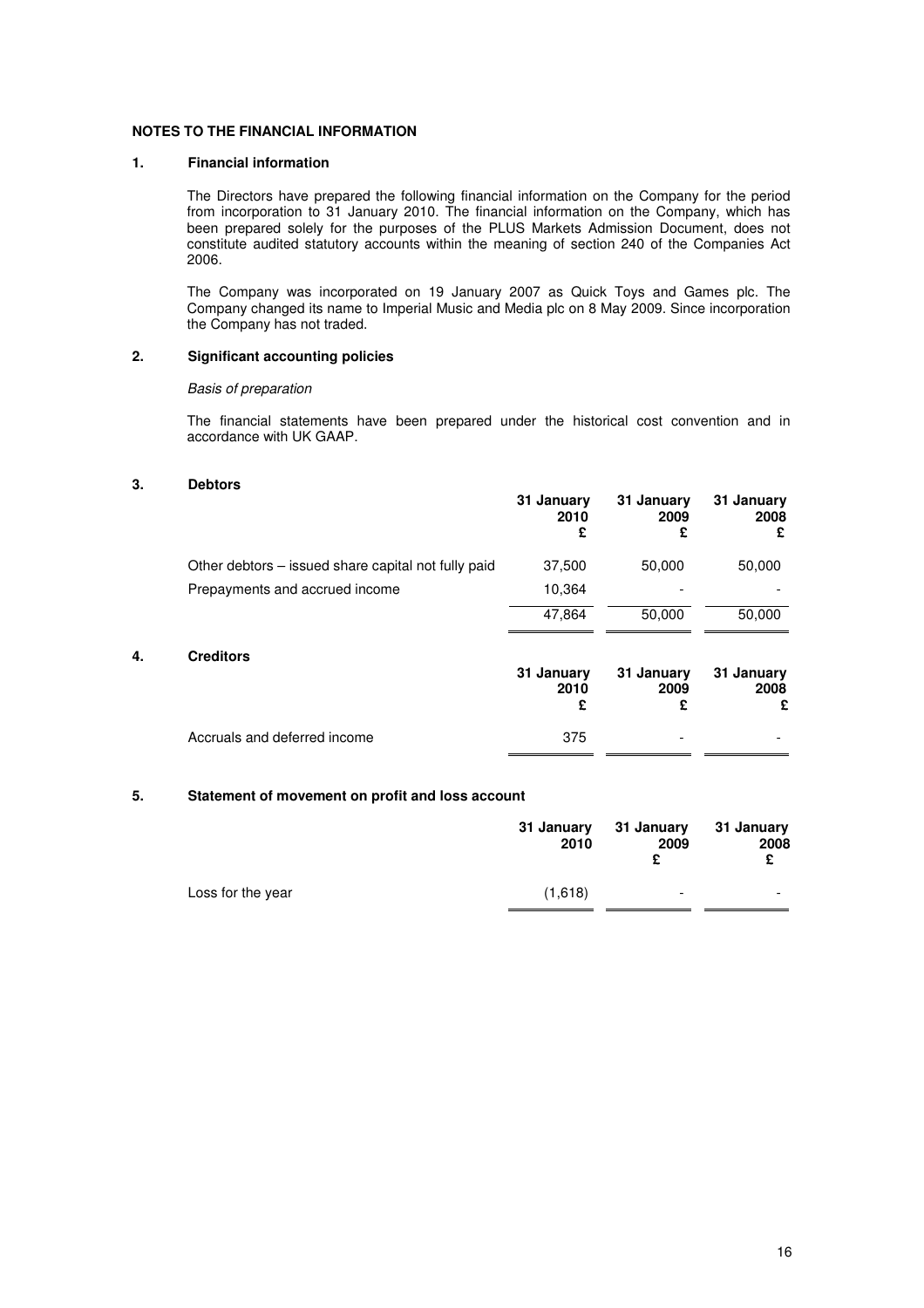## **6. Share capital**

|                                                                               | 31 January<br>2010<br>£ | 31 January<br>2009<br>£ | 31 January<br>2008<br>£ |
|-------------------------------------------------------------------------------|-------------------------|-------------------------|-------------------------|
| <b>Authorised</b><br>At 31 January 2010: 1,000,000,000 ordinary               |                         |                         |                         |
| shares of £0.001each                                                          |                         |                         |                         |
| At 31 January 2008 & 2009: 5,000,000 ordinary                                 |                         |                         |                         |
| shares of £0.01 each                                                          | 1,000,000               | 50,000                  | 50,000                  |
| Allotted but not fully paid<br>At 31 January 2010: 50,000,000 ordinary shares |                         |                         |                         |
| of $£0.001$ each                                                              |                         |                         |                         |
| At 31 January 2008 & 2009: 5,000,000 ordinary                                 |                         |                         |                         |
| shares of £0.01 each                                                          | 50,000                  | 50,000                  | 50,000                  |

By way of a resolution dated 8 May 2009, the Company's existing ordinary shares totalling £50,000 were subdivided into 50,000,000 shares of £0.001 each.

By way of a resolution dated 8 May 2009, the authorised share capital of the Company was increased to £1,000,000 by the creation of 950,000,000 ordinary shares of £0.001 each.

On 7 April 2010, the Company granted Ashwillow Limited a non assignable warrant, which is exercisable in whole or part, to subscribe for up to an additional 100,000,000 at a price of £0.001 per ordinary share.

## **7. Reconciliation of movements in shareholders fund**

|                             | 31 January<br>2010<br>£ | 31 January<br>2009       | 31 January<br>2008 |
|-----------------------------|-------------------------|--------------------------|--------------------|
| Loss for the financial year | (1,618)                 |                          |                    |
| Opening shareholders' funds | 50,000                  | $\overline{\phantom{a}}$ |                    |
| Closing shareholders' funds | 48.382                  | 50,000                   | 50,000             |

## **8. Employees**

## **Number of employees**

The average number of employees (including directors) during the year was:

|                      | 2010          | 2009          | 2008          |
|----------------------|---------------|---------------|---------------|
|                      | <b>Number</b> | <b>Number</b> | <b>Number</b> |
| Administrative staff |               |               |               |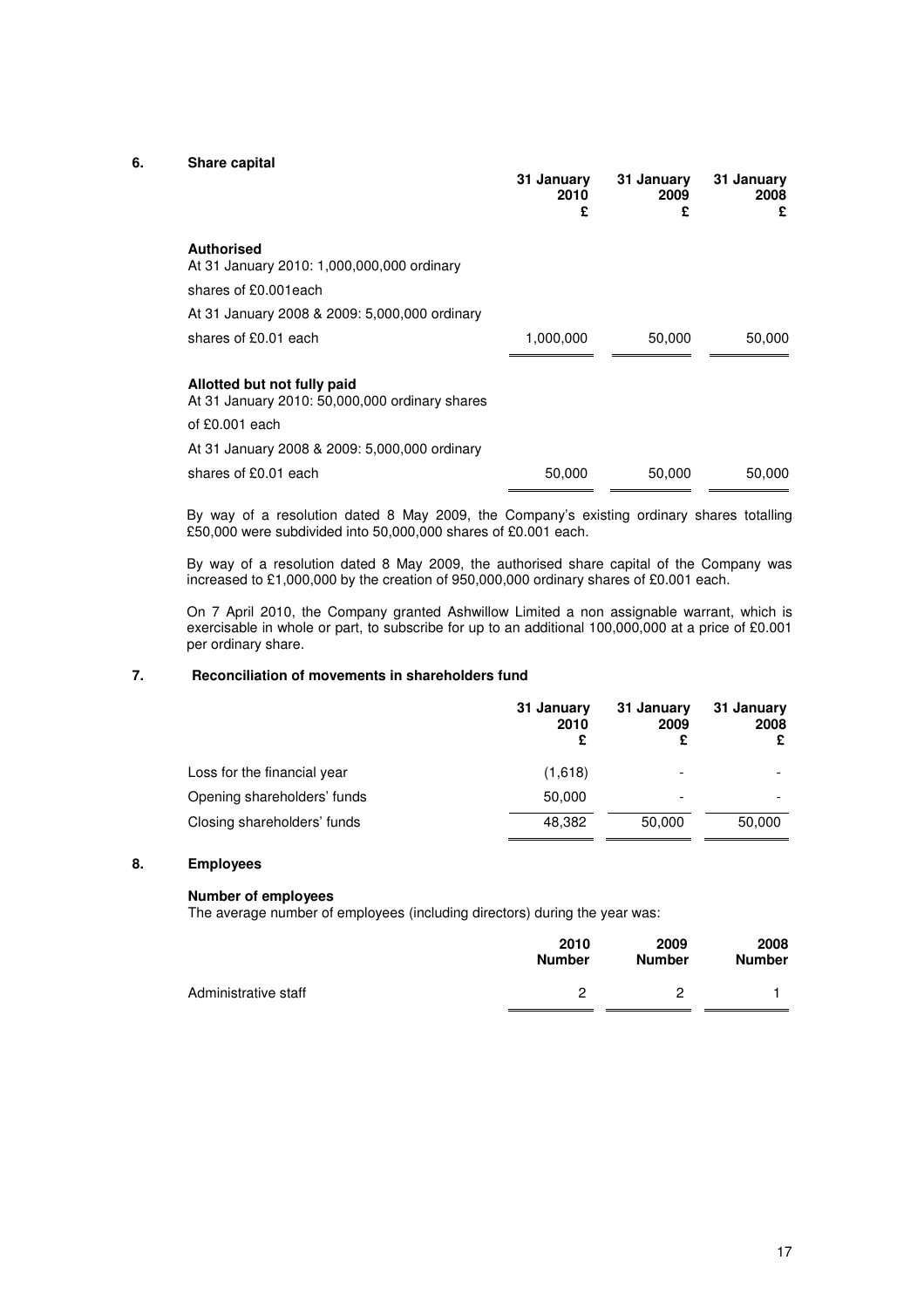## **9. Reconciliation of operating loss to net cash outflow from operating activities**

| 2010<br>2009 | 2008<br>£ |
|--------------|-----------|
| (1,618)      |           |
| (10, 364)    |           |
| 375          |           |
| (11, 607)    |           |
|              |           |

## **10. Control**

As at 31 January 2010, the immediate parent company was Ashwillow Limited by virtue of its 92% shareholding. The ultimate controlling party as at 31 January 2010 was Mr Terry Burnett.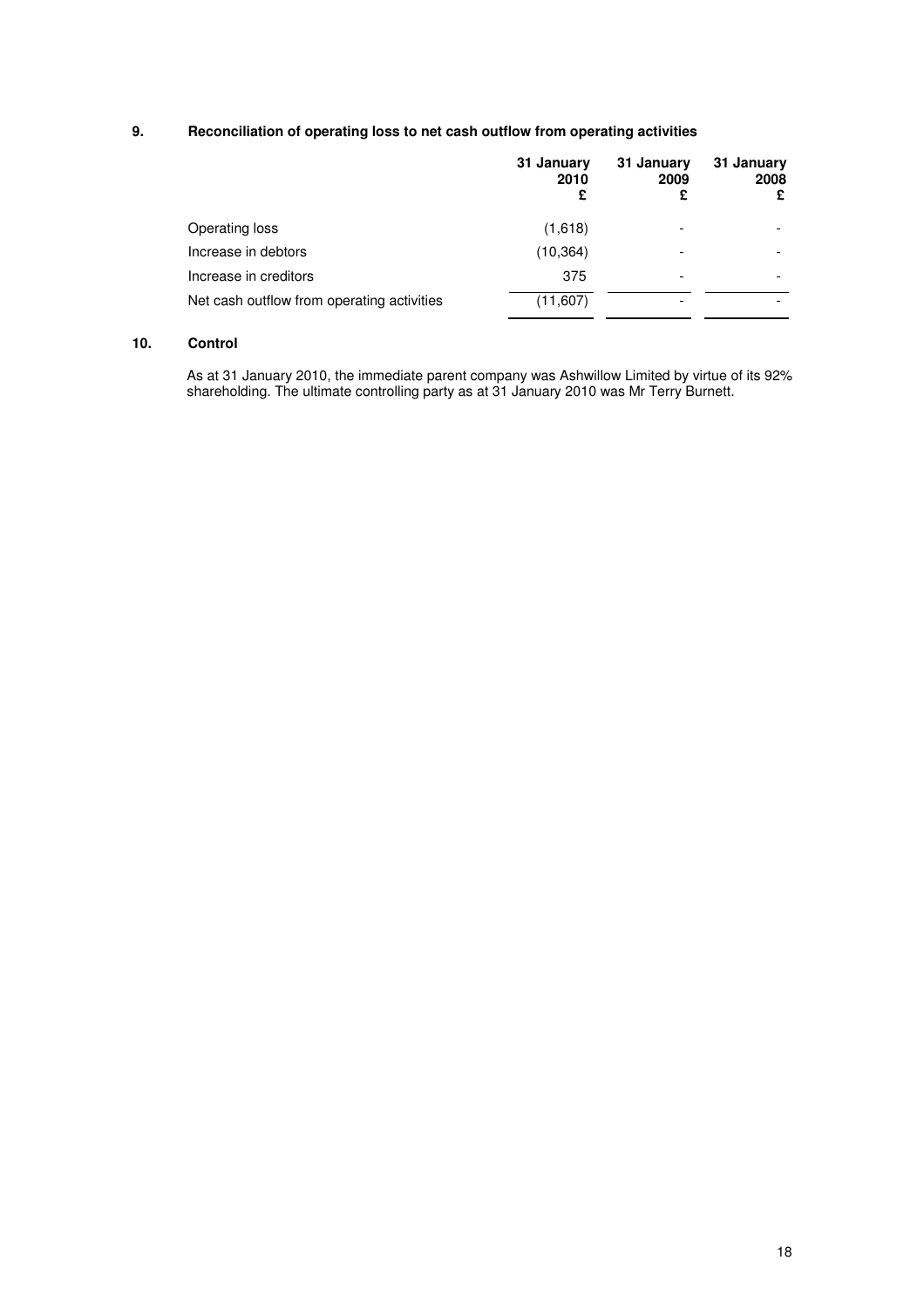## **PART IV**

## **STATUTORY AND GENERAL INFORMATION**

## **1 Incorporation and details of the Company**

- 1.1 The Company was incorporated and registered in England and Wales on 19 January 2007, with the name Quick Toys and Games Plc, as a public limited company with registered number 06058541. On 8 May 2009 the Company changed its name to Imperial Music & Media Plc.
- 1.2 On 29 July 2009 the Company received a certificate confirming that the provisions of section 761 of the Act had been complied with, entitling it to do business and borrow.
- 1.3 The Company's registered office is 1 Bacon Lane, Hayling Island PO11 0DN.
- 1.4 The principal legislation under which the Company operates is the Act and the regulations made thereunder.
- 1.5 The liability of the members of the Company is limited.
- 1.6 The principal place of business of the Company is 1 Bacon Lane, Hayling Island PO11 0DN.
- 1.7 As at the date of this document, the Company has no subsidiary undertakings and is not a member of a group of companies.

## **2 Share Capital of the Company**

2.1.1 The issued share capital of the Company at the date of this Document is as follows:-

| <b>Issued</b>                             |        |
|-------------------------------------------|--------|
| 50,000,000 Ordinary Shares of £0.001 each | 50.000 |
|                                           |        |

2.1.2 Following the Admission to PLUS and on the assumption that the Placing shares are allotted the issued share capital of the Company will be as follows :-

| <b>Issued</b><br>275,000,000 Ordinary Shares of £0.001 each | 275,000 |
|-------------------------------------------------------------|---------|

- 2.2 As at the date of Admission each of the issued shares in the capital of the Company is fully paid.
- 2.3 On incorporation, the authorised share capital of the Company was 5,000,000 ordinary shares of £0.01 each. 4,999,999 ordinary shares of £0.01 were issued as subscriber shares to Gregory Collier and 1 ordinary share of £0.01 was issued as a subscriber share to Ashwillow Ltd.
- 2.4 Since incorporation, there have been the following changes in the authorised and issued share capital of the Company:
- 2.4.1 on 8 May 2009 the existing shares of £0.01 each were subdivided into 50,000,000 ordinary shares of £0.001 each.;
- 2.4.2 on 8 May 2009 the authorised share capital of the Company was increased to £1,000,000 by the creation of 950,000,000 ordinary shares of £0.001 each.

| Shareholder       | Date of issue   | Number of Ordinary<br><b>Shares</b> | Number of<br>Warrants |
|-------------------|-----------------|-------------------------------------|-----------------------|
| Gregory Collier   | 19 January 2007 | 49,999,990                          |                       |
| Ashwillow Limited | 19 January 2007 | 10                                  | 100,000,000           |
| <b>TOTAL</b>      |                 | 50,000,000                          | 100,000,000           |

**£**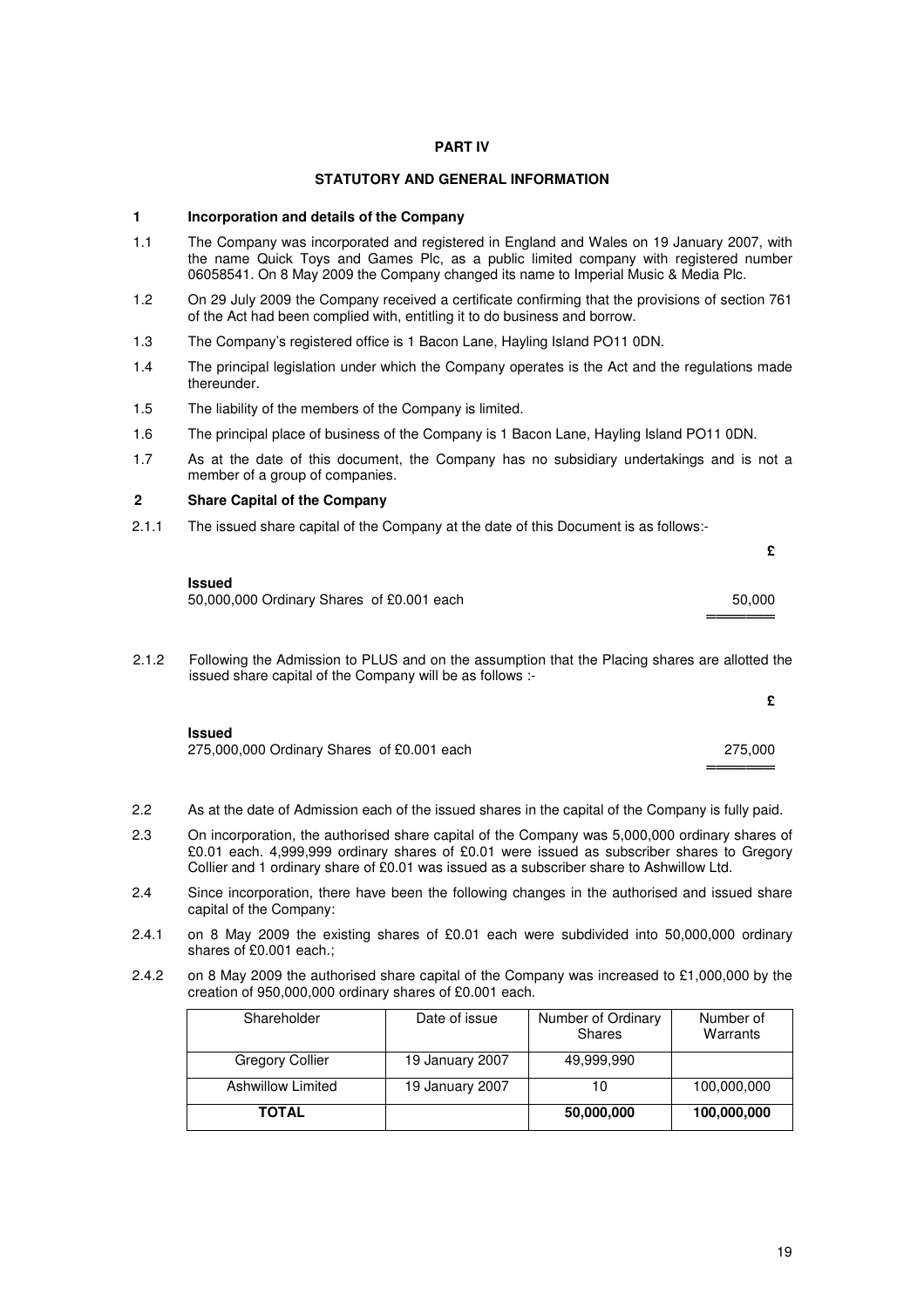2.4.3 the following transfers of shares were made as follows:

| Transfer from     | Transfer to              | Date of<br>transfer | Number of ordinary<br>shares transferred |
|-------------------|--------------------------|---------------------|------------------------------------------|
| Gregory Collier   | <b>Ashwillow Limited</b> | 14 May 2009         | 49,999,980                               |
| Ashwillow Limited | Nathan Graves            | 24 July 2009        | 2,000,000                                |
| Ashwillow Limited | <b>Gregory Collier</b>   | 24 July 2009        | 1,999,990                                |

- 2.5 On 5 June 2009 the following resolutions were passed:
	- (a) That the Directors be and they are hereby generally and unconditionally authorised for the purposes of Section 80 of the Companies Act 1985 (as amended) (the "1985 Act") to allot relevant securities up to an aggregate nominal amount of the unissued but authorised share capital of the Company. Such authority to expire at the conclusion of the next annual general meeting of the Company (unless and to the extent that such authority is revoked, varied, renewed or extended prior to such date), but so that the Company may, before the expiry of such period, make an offer or agreement which would or might require relevant securities to be allotted after the expiry of such period and the Directors may allot relevant securities pursuant to such an offer or agreement as if the authority conferred hereby had not expired; and
	- (b) That the Directors be and they are hereby empowered pursuant to Section 95 of the 1985 Act, to allot or make offers or agreements to allot equity securities (as defined in Section 94(2) to Section 94(3A) of the 1985 Act) for cash pursuant to the authority referred to in Resolution c (in substitution for all existing powers granted to the Directors pursuant to Section 95 of the Act) as if Section 89(1) of the 1985 Act did not apply to any such allotment. Such power to expire at the conclusion of the next annual general meeting of the Company (unless and to the extent that such power is revoked, varied, renewed or extended prior to such date), but save that the Company may, before the expiry of such period, make an offer or agreement which would or might require equity securities to be allotted after the expiry of such a period and the Directors may allot equity securities pursuant to such an offer or agreement as if the authority conferred hereby had not expired.
- 2.6 The provisions of section 89(1) of the 1985 Act (which confer on shareholders rights of preemption in respect of the allotment of equity securities which are, or are to be, paid up in cash other than by way of allotment to employees under an employees' share scheme as defined in section 743 of the Act) apply to the authorised but un-issued share capital of the Company to the extent not disapplied.
- 2.7 In connection with the Admission, except as disclosed at paragraph 2.4.2 above, no share or loan capital of the Company is proposed to be issued or is under option or agreed, conditionally or unconditionally, to be put under option.

## **3 Memorandum and Articles**

- 3.1 The memorandum of association of the Company provides that its principal object is to carry on business as a general commercial company. Its objects are set out in full in clause 4 of the memorandum of association.
- 3.2 The Articles which were adopted on 5 June 2009 include provisions to the following effect:

## 3.2.1 **Votes of Members**

Subject to any special rights or restrictions as to voting attached by or in accordance with the Articles to any shares or class of shares, on a show of hands every member who is present in person or by proxy shall have one vote and on a poll every member who is present in person or by proxy shall have one vote for every share of which he is the holder.

## 3.2.2 **Variation of Rights**

Subject to the provisions of the Companies Acts, whenever the share capital of the Company is divided into different classes of shares, the special rights attached to any class may, subject to the terms of issue of the shared of that class be varied or abrogated either with the consent in writing of the holders of three-fourths in nominal value of the issued shares of the class (excluding if any shares of that class hold as treasury shares) or with the sanction of a special resolution passed at a separate general meeting of the holders of the shares of the class (but not otherwise) and may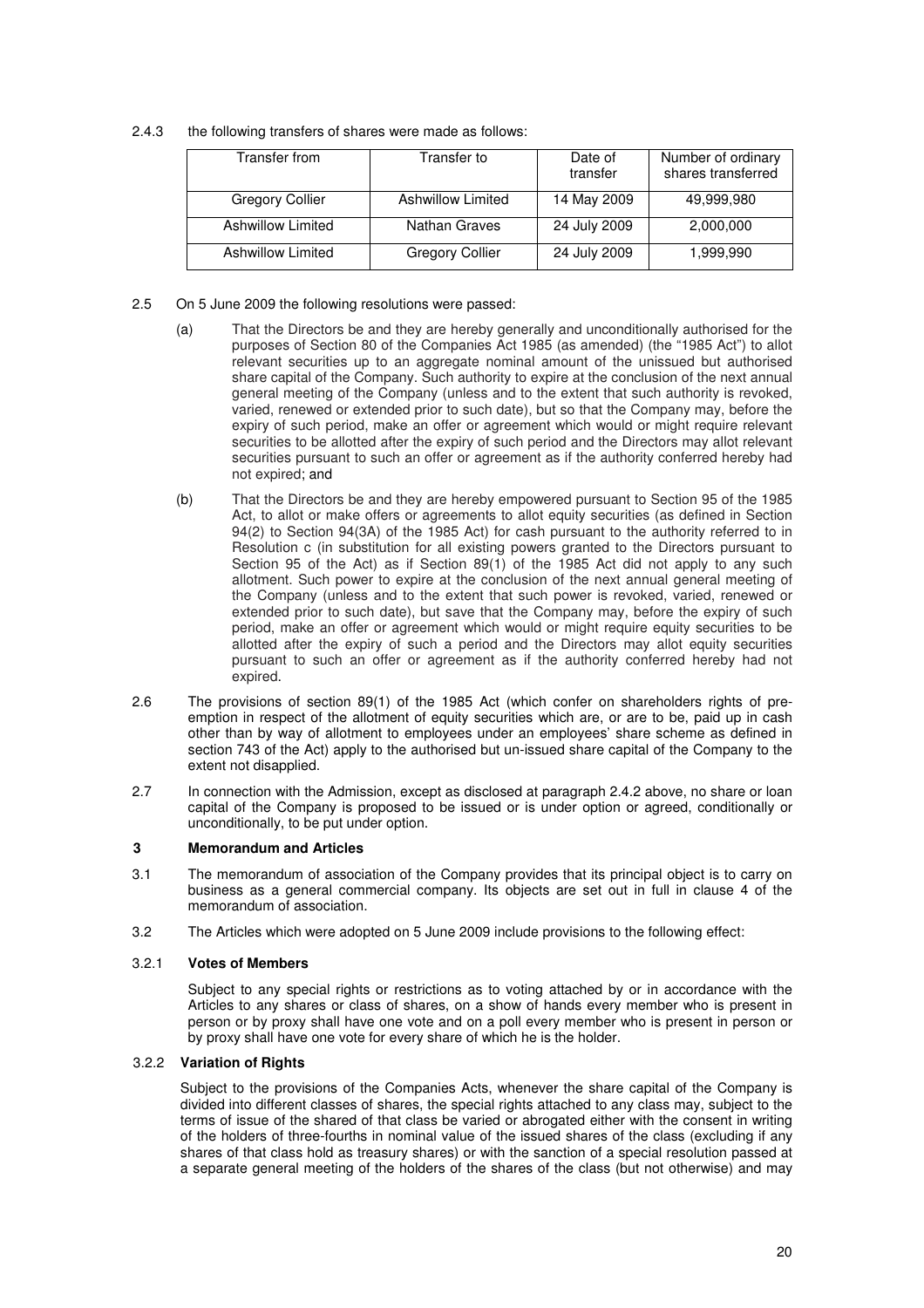be so varied or abrogated whilst the Company is a going concern or during or in contemplation of a winding-up. Subject to the provisions of the Companies Acts, to every such separate general meeting all the provisions of the Articles relating to general meetings of the Company and to the proceedings thereat shall mutates mutandis apply, except that the quorum shall be two persons at least holding or representing by proxy at least one-third in nominal value of the issued shares of the class (but so that if at any adjourned meeting a quorum as above defined is not present, any one holder of shares of the class present in person or by proxy shall be a quorum) and that any holder of shares of the class present in person or by proxy may demand a poll and that every such holder shall on a poll have one vote for every share of the class held by him.

## 3.2.3 **Alteration of Share Capital**

The Company may by ordinary resolution:

- (a) consolidate and/or divide, re-designate or convert all or any of its share capital into shares of larger or smaller nominal value than its existing shares or into different classes of shares than its existing shares.
- (b) cancel any shares which, at the date of the passing of the resolution, have not been taken, or agreed to be taken, by any person and diminish the amount of its capital by the amount of the shares so cancelled, and/or
- (c) sub-divide its shares, or any of them, into shares of smaller nominal value than is fixed by the memorandum of association (subject, nevertheless, to the provisions of the Companies Act), and so that the resolution whereby any share is sub-divided may determine that, as between the holders of the shares resulting from such sub-division, one or more of the shares may, as compared with the others, have any such preferred, deferred or other special rights, or be subject to any such restrictions, as the Company has power to attach to unissued or new shares (but so that the proportion between the amount paid up and the amount (if any) not paid up on each reduced share shall be the same as it has in the case of the share from which the reduced share is derived; or
- (d) convert all or any of its paid up shares into stock, and reconvert that stock into paid up shares of any denomination.

The Company may by special resolution reduce or cancel its share capital or any capital redemption reserve or share premium account or any undistributable reserve in any manner and with and subject to any conditions, authorities and consents required under the Companies Acts.

Subject to the provisions of the Companies Acts and to any rights for the time being attached to any shares, the Company may enter into any contract for the purchase of its own shares (including any redeemable shares) in any manner authorised by the Companies Acts provided however that the Company may not purchase any of its shares under this article if as a result of the purchase of the shares in question there would no longer be any member holding shares in the Company other than redeemable shares.

## 3.2.4 **Transfer of Shares**

Unless the Directors otherwise determine (subject to the provisions of the Statutes) all transfers of Certificated Shares (as defined in the Articles) shall be effected by transfer in writing in any usual or common form or in any other form acceptable to the Directors and may be under hand only. In such case the instrument of transfer shall be signed by or on behalf of the transferor and (except in the case of fully paid shares) by or on behalf of the transferee. The transferor shall remain the holder of the shares concerned until the name of the transferee is entered in the register of members in respect thereof.

All transfers of Uncertificated Shares (as defined in the Articles) shall be made in the manner provided for in the rules and procedures of the operator of the Relevant System (as defined in the Articles) and in accordance with and subject to the Uncertificated Securities Regulations (as defined in the Articles).

The Company will not close the register of members in respect a Participating Security (as defined in the Articles) without the consent of the Operator (as defined in the Articles) of the Relevant System. Subject thereto and to the Statutes (as defined in the Articles), the registration of transfers may be suspended at such times and for such periods as the Directors may from time to time determine and either generally or in respect of any class of shares. The register of members shall not be closed for more than 30 days in any year.

Subject to the requirements of the of the United Kingdom Listing Authority and the London Stock Exchange, the Company shall register a transfer of title to any Uncertificated Share or any renounceable right or allotment of a share which is a Participating Security (as defined in the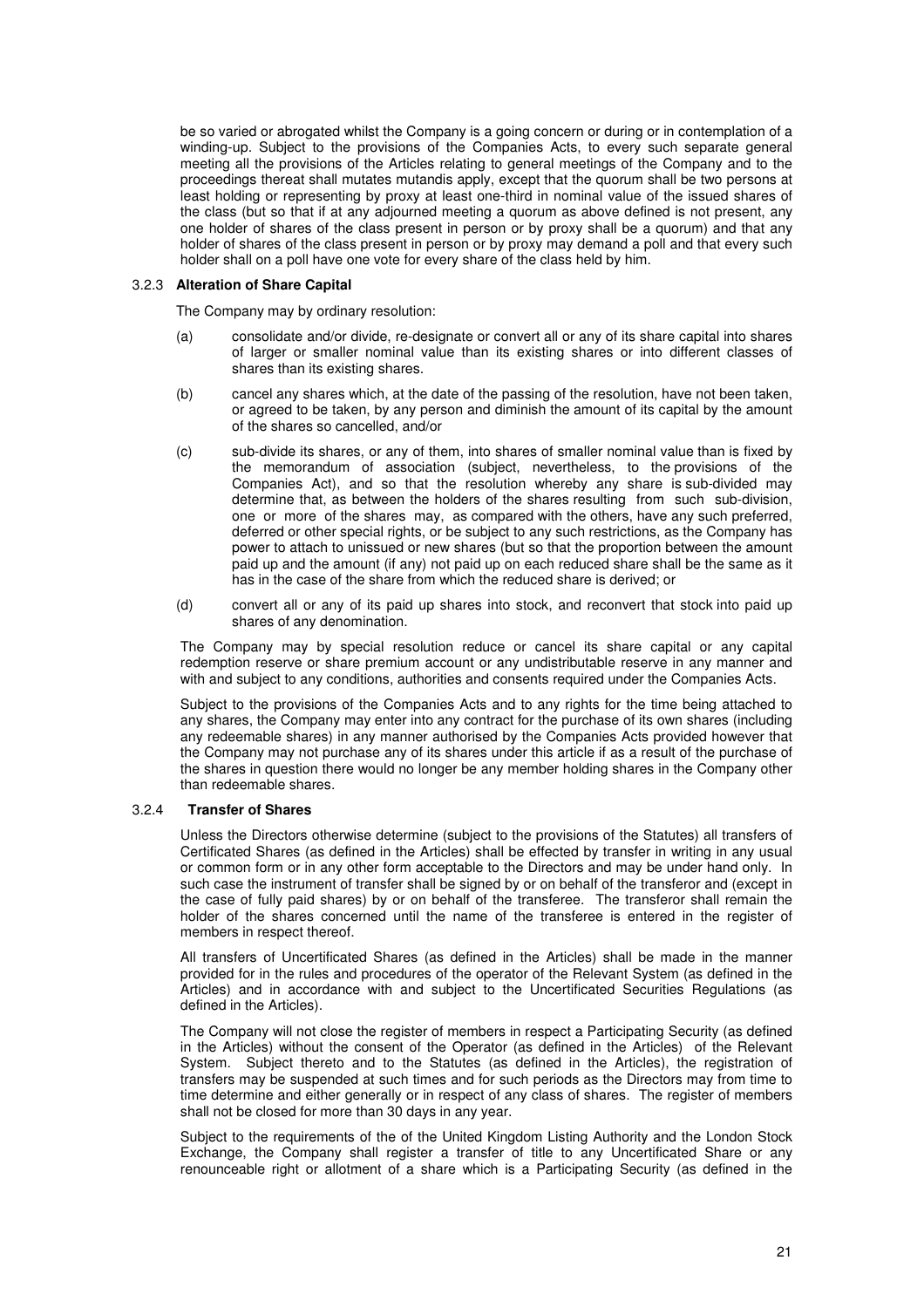Articles) held in Uncertificated form in accordance with the Uncertificated Securities Regulations, but so that the Directors may refuse to register such transfer in any circumstance permitted or required by the Uncertificated Securities Regulations and the requirements of the Relevant System.

The Directors may in their absolute discretion and without assigning any reason therefor refuse to register any transfer of shares not being fully paid shares, provided always that the Directors shall not exercise their discretion in such a way as to prevent dealings in shares listed on the Official List and admitted to trading on the London Stock Exchange taking place on an open and proper basis.

The Directors may refuse to register a transfer of shares (whether fully paid or not and whether held in certificated form or not) to an entity which is not a legal or natural person, to a minor, or to be held jointly by more than four persons.

The Directors may also refuse to register a transfer of any shares (whether fully paid or not) where the holding represents at least 0.25 per cent of the issued shares of the relevant class and the holder or other person appearing to be interested therein for the purposes of paragraph 3.2.6 below (Disenfranchisement) has failed to comply with the statutory disclosure requirements under the terms of those Articles. Provided that this restriction on transfer shall cease to be applicable not more than seven days after the earlier of (a) receipt by the Company of notice that there has been a transfer of the shares pursuant to an arm's length sale (as defined in the Articles) and (b) due compliance, to the satisfaction of the Company, with the statutory disclosure requirements.

#### 3.2.5 **Dividends**

Subject to the Statutes, the Company may by ordinary resolution declare dividends but no such dividends shall exceed the amount recommended by the Directors.

In so far as, in the opinion of the Directors, the profits of the Company justify such payments, the Directors may declare and pay the fixed dividends on any class of shares carrying a fixed dividend expressed to be payable on fixed dates on the half-yearly or other dates prescribed for the payment thereof, and may also from time to time declare and pay interim dividends on shares of any class of such amounts and on such dates and in respect of such periods as they think fit.

Unless and to the extent that the rights attached to any shares or the terms of issue thereof otherwise provide, all dividends shall (as regards any shares not fully paid throughout the period in respect of which the dividend is paid) be apportioned and paid pro rata according to the amounts paid on the shares during any portion or portions of the period in respect of which the dividend is paid. For the purposes of this paragraph, no amount paid on a share in advance of calls shall be treated as paid on the share.

The payment by the Directors of any unclaimed dividend or other moneys payable on or in respect of a share into a separate account shall not constitute the Company a trustee in respect thereof and any dividend unclaimed after a period of twelve years from the date on which such dividend was declared or became due for payment shall be forfeited and shall revert to the Company.

#### 3.2.6 **Disenfranchisement**

If any holder of or any other person appearing to be interested in any shares of the Company fails within fourteen days after the date of service of such notice to comply with the statutory disclosure requirements (as defined in the Articles), then:

- (a) if the shares are held in certificated form from the time of such failure until not more than seven days after the earlier of (i) receipt by the Company of notice that there has been a transfer of the shares pursuant to an arms length sale (as defined in the Articles) and (ii) due compliance, to the satisfaction of the Company, with the statutory disclosure requirements, (A) (should the Directors so resolve) such holder shall not be entitled to attend or vote or to exercise any right conferred by membership at meetings of the Company in respect of all the shares for the time being registered in the account in the register of members of the Company in respect of which such notice was served, (B) in circumstances where the holding represents at least 0.25 per cent of the issued shares of the relevant class (calculated exclusive of treasury shares) and should the Directors so resolve, the payment of dividends in respect of such shares may be withheld, and (C) in circumstances where the holding represents at least 0.25 per cent of the issued shares of the relevant class (calculated exclusive of treasury shares) and should the Directors so resolve, such holder shall not be entitled to transfer such shares otherwise than pursuant to an arms length sale, or
- (b) if the shares are held in uncertificated form, the Directors may serve upon the registered holder of such shares a notice requiring the holder to convert his holding of such Uncertificated Shares into certificated form within such period as is specified in the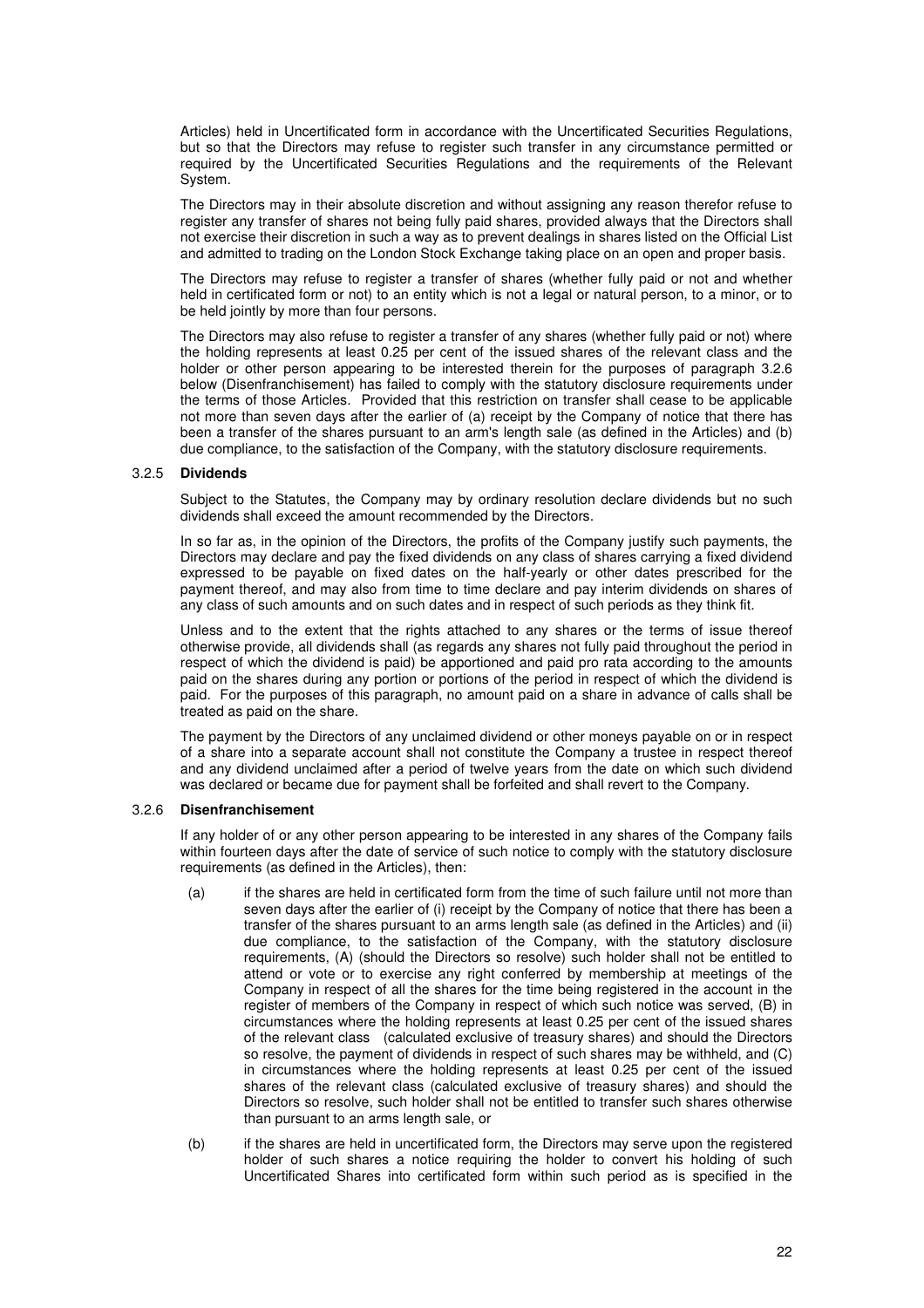notice and require the holder to continue to hold such shares in certificated form for so long as such failure continues. If the holder shall fail to do so within such time as is specified in the said notice from the Company, the Directors are empowered to authorise some person to take all such steps and issue such instructions by means of the Relevant System or otherwise in the name of the holder of such shares as may be necessary to effect the conversion of such shares to certificated form and such steps shall be as effective as if they had been taken by the registered holder of the relevant Uncertificated Shares. When such conversion to certificated form shall have been effected the provisions of paragraph (a) above shall apply.

## 3.2.7 **Winding up**

If the Company shall be wound up (whether the liquidation is voluntary, under supervision, or by the court) the liquidator may, with the authority of a special resolution and subject to any provision sanctioned in accordance with the provisions of the 1985 Act or the 2006 Act, divide among the members in specie or kind the whole or any part of the assets of the Company and whether or not the assets shall consist of property of one kind or shall consist of properties of different kinds, and may for such purpose set such a value as he deems fair upon any one or more class or classes of property and may determine how such division shall be carried out as between the members or different classes of members. Every member shall have the same right of dissent and other ancillary rights as if such resolution were a special resolution passed in accordance with Section 111 of the Insolvency Act 1986. The liquidator may, with the like authority, vest any part of the assets in trustees upon such trusts for the benefit of members as the liquidator with the like authority shall think fit, and the liquidation of the Company may be closed and the Company dissolved, but so that no contributory shall be compelled to accept any shares or other property in respect of which there is a liability. The liquidator may make any provision referred to in, and sanctioned in accordance with, the provisions of section 247 of the 2006 Act.

#### 3.2.8 **Meetings**

The Company shall hold its annual general meeting in addition to any other general meetings in that year, within six months beginning with the day following its accounting reference date.

The Directors may whenever they think fit, and shall, on a member's requisition in accordance with the Statutes, proceed to convene a general meeting. Whenever the Directors shall convene a general meeting on the requisition of members, they shall convene such meeting for a date not more than 28 days after the date of the notice convening the meeting. If at any time there are not within the United Kingdom sufficient Directors capable of acting to form a quorum, any Director or any two members of the Company may convene a general meeting in the same manner as nearly as possible as that in which meetings may be convened by the Directors.

An annual general meeting shall be called by notice of 21 clear days and any general meeting shall be called by 14 clear days notice in writing at the least. The period of notice shall in each case be exclusive of the day on which it is served or deemed to be served and of the day on which the meeting is to be held and shall be given in the manner hereinafter mentioned to all members other than such (if any) as are not under the provisions of the Articles entitled to receive such notices from the Company.

For the purpose of determining which persons are entitled to attend and vote at any general meeting, and how many votes such persons may cast, the Company may specify in the relevant notice of general meeting a time, not more than 48 hours before the time fixed for the meeting, by which a person must be entered on the register of members in order to have the right to attend and vote at the meeting. Changes to entries on the register of members after the time specified by the Company for the purposes of this paragraph shall be disregarded in determining the rights of any person to attend or vote at the meeting, notwithstanding any provisions in the Statutes or in the Articles to the contrary.

Every notice calling a general meeting shall specify (a) the place and the date and time of the meeting; (b) with reasonable prominence, a statement that a member entitled to attend and vote is entitled to appoint one or more proxies to exercise all or any rights of his to attend, speak and vote (on a show of hands or in a poll) at the meeting (provided that each proxy is appointed to exercise the right attached to a different share or shares held by him) and that a proxy need not be a member of the Company; and (c) the general nature of the business to be dealt with at the meeting.

No business other than the appointment of a chairman shall be transacted at any general meeting unless a quorum is present at the time when the meeting proceeds to business. Two members present in person or by proxy and entitled to vote at that meeting shall be a quorum for all purposes.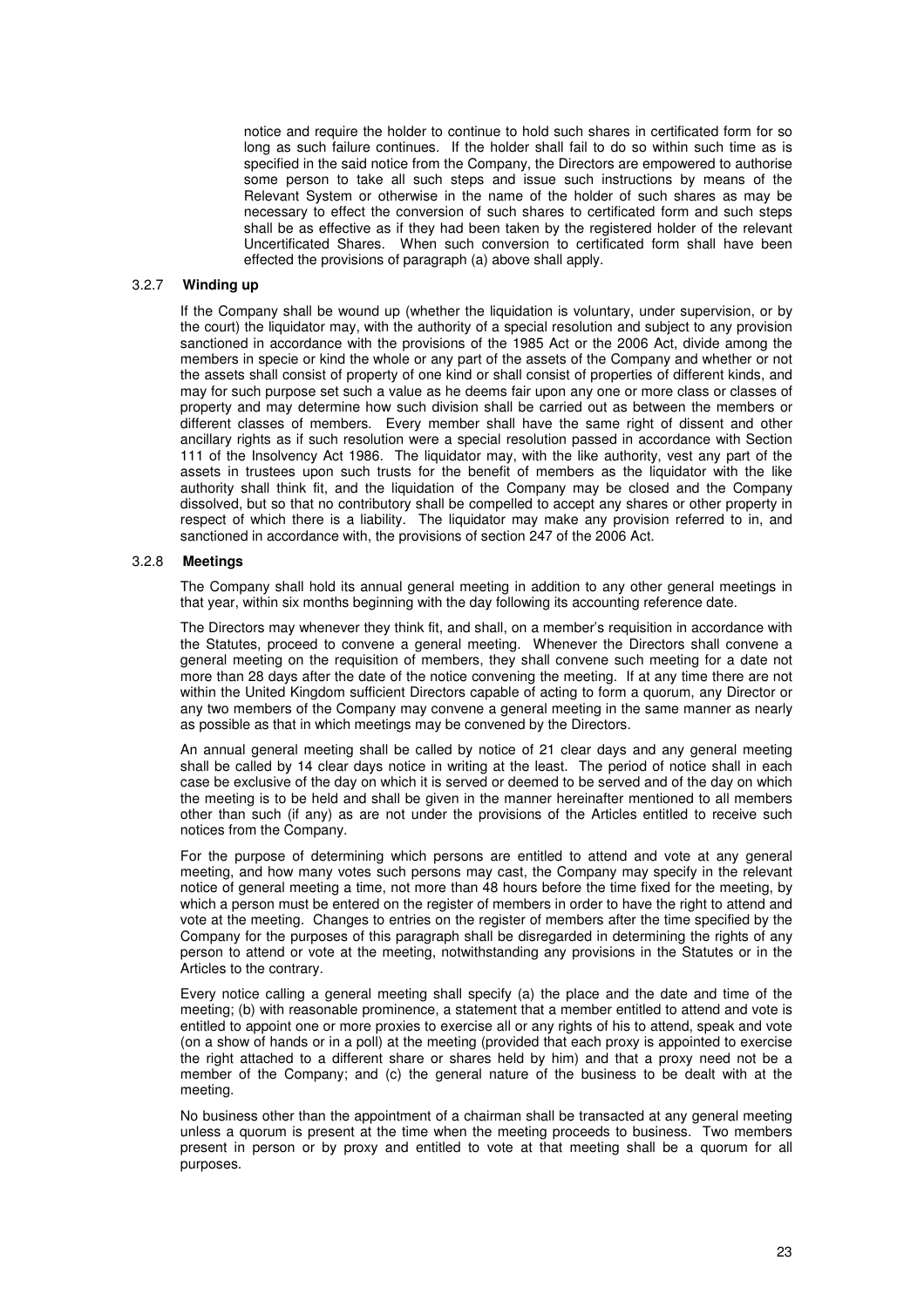If, within fifteen minutes from the time appointed for a general meeting (or such longer interval as the chairman of the meeting may think fit to allow) a quorum is not present, the meeting, if convened on the requisition of members, shall be dissolved. In any other case it shall stand adjourned to such other day (being not less than seven days and not more than twenty eight days thereafter) and such time and place as may have been specified for the purpose in the notice convening the meeting or (if not so specified) as the chairman of the meeting may determine and in the latter case not less than seven days' notice of the adjourned meeting shall be given in the like manner as in the case of the original meeting. At the adjourned meeting any two members present in person or by proxy shall be a quorum and shall have power to decide upon all matters which could properly have been disposed of at the meeting from which the adjournment took place.

#### 3.2.9 **Directors**

The business and affairs of the Company shall be managed by the Directors, who may exercise all such powers of the Company as are not by the Statutes (as defined in the Articles) or by the Articles required to be exercised by the Company in general meeting, subject nevertheless to any regulations of the Articles, to the provisions of the Statutes as defined in the Articles) and to such regulations, being not inconsistent with the aforesaid regulations or provisions, as may be prescribed by special resolution of the Company, but no regulation so made by the Company shall invalidate any prior act of the Directors which would have been valid if such regulation had not been made. The general powers given by one article shall not be limited or restricted by any special authority or power given to the Directors by any other article.

The Directors may establish any local, group or divisional boards, agencies or committees for managing any of the affairs of the Company, either in the United Kingdom or elsewhere, and may appoint any persons to be members of such local, group or divisional boards, agencies or committees or any managers or agents, and may fix their remuneration and may delegate to any local, group or divisional board, agency or committee, or any of them, to fill any vacancies therein, and to act notwithstanding vacancies, and any such appointment or delegation may be made upon such terms and subject to such conditions as the Directors may think fit. Subject to any terms and conditions expressly imposed by the Directors, the proceedings of any local group or divisional board or agency with 2 or more members shall be governed by such of the Articles as regulate the proceedings of the Directors so far as they are capable of applying. The Directors may remove any person so appointed, and may annul or vary any such delegation, but no person dealing in good faith and without notice of any such annulment or variation shall be affected thereby.

No Interested Director shall vote or be counted in the quorum in relation to any relevant matter (as defined in the Articles).

Subject as provided in the Articles, a Director shall not vote in respect of any contract or arrangement or any other proposal whatsoever in which he has an interest which (together with any interest of any person connected with him) is to his knowledge a material interest otherwise than by virtue of his interests in shares or debentures or other securities of or otherwise in or through the Company, or in relation to which he has a duty which conflicts or may conflict with the interests of the Company. A Director shall not be counted in the quorum at a meeting in relation to any resolution on which he is debarred from voting.

A Director who to his knowledge is in any way, whether directly or indirectly, interested in a contract or arrangement or proposed contract or arrangement with the Company shall declare the nature of his interest at the meeting of the board at which the question of entering into the contract or arrangement is first taken into consideration, if he knows his interest then exists, or in any other case at the first meeting of the board after he knows that he is or has become so interested. A general notice to the board given by a Director to the effect that he is a member of a specified company or firm and is to be regarded as interested in any contract or arrangement which may after the date of the notice be made with such company or firm shall be sufficient declaration of interest under this article in relation to any contract or arrangement so made, provided that no such notice shall be effective unless either it is given at a meeting of the board or the Director giving the same takes reasonable steps to secure that it is brought up and read at the next board meeting after it is given. For the purposes of this article, an interest of a person who is, for any purpose of section 252 of the 2006 Act connected with a Director shall be treated as an interest of the Director and in relation to an alternate Director, an interest of his appointer shall be treated as an interest of the alternate Director without prejudice to any interest which the alternate Director has otherwise.

Until otherwise determined by the Company by ordinary resolution, there shall be paid to the Directors (other than alternate Directors) being those Directors that do not hold service agreements with the Company such fees for their services in the office of Director as the Directors may determine (not exceeding in the aggregate an annual sum of £50,000 or such larger amount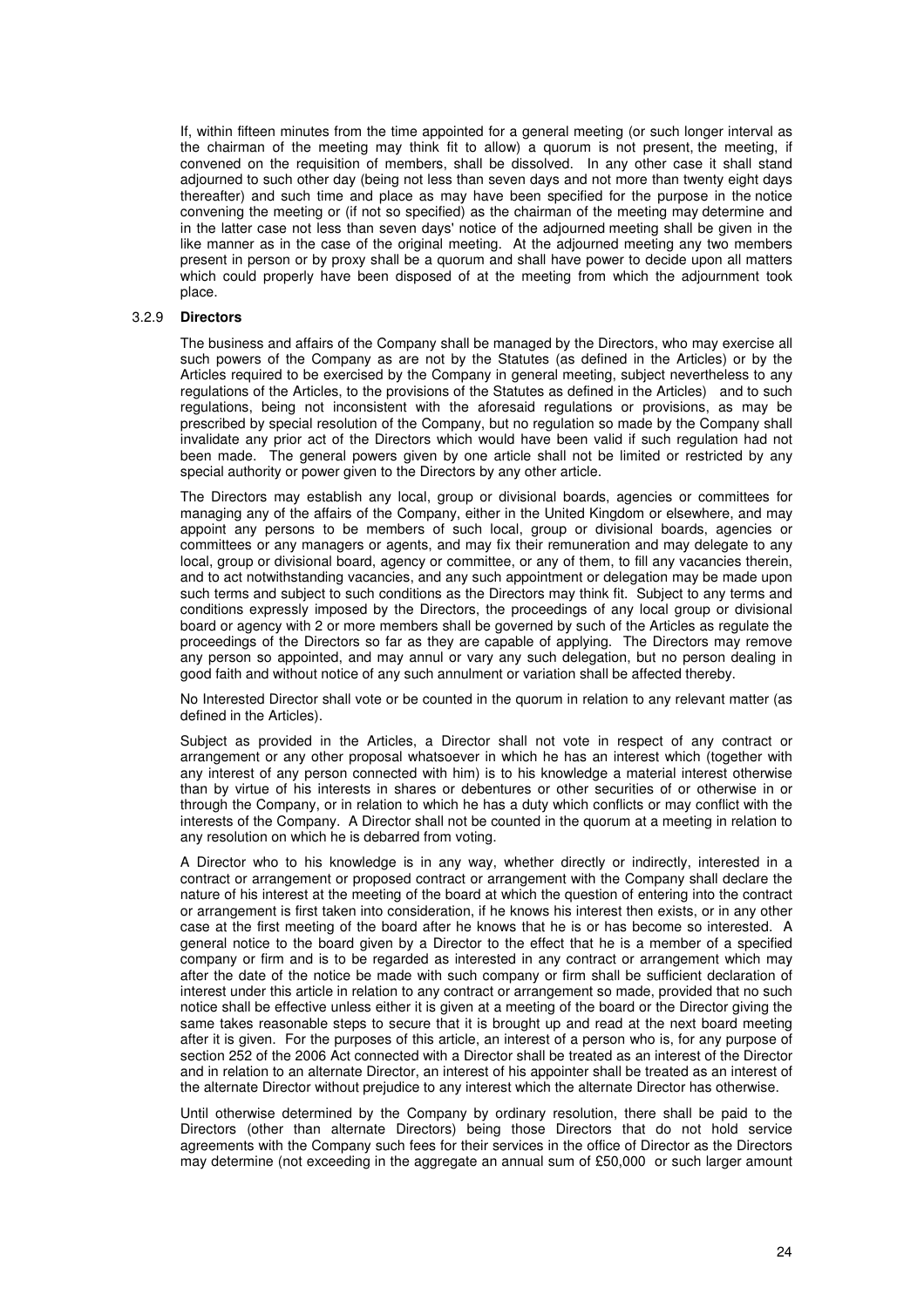as the Company may by ordinary resolution decide) divided between the Directors as they agree, or, failing agreement, equally such fees shall be distinct from any salary remuneration or other amounts payable to a Director pursuant to any other provisions of the Articles and shall be deemed to accrue from day to day.

Subject as hereinafter provided, the Directors shall not be subject to any maximum but must not be less than two in number. The Company may by ordinary resolution from time to time vary the minimum and maximum number of Directors.

The Company may by ordinary resolution appoint any person to be a Director either to fill a casual vacancy or as an additional Director. Without prejudice thereto the Directors shall also have power at any time so to do, but so that the total number of Directors shall not thereby exceed the maximum number (if any) fixed by or in accordance with the Articles. Any person so appointed by the Directors shall hold office until the next annual general meeting and shall then be eligible for election, but shall not be taken into account in determining the number of Directors who are to retire by rotation at such meeting.

At the first annual general meeting of the Company, all the Directors shall retire from office and at the annual general meeting in every subsequent year one third of the Directors for the time being (or, if their number is not a multiple of three, the number nearest to but not greater than one-third) shall retire from office by rotation.

Subject as hereinafter provided and to the provisions of the Statutes (as defined in the Articles), the Directors may exercise all the powers of the Company to borrow money, to guarantee, to indemnify and to mortgage or charge its undertaking, property, assets (present and future) and uncalled capital or any part of parts thereof and to issue debentures and other securities. whether outright or as collateral security for any debt, liability or obligation of the Company or of any third party.

The Directors shall restrict the borrowings of the Company and exercise all voting and other rights or powers of control exercisable by the Company in relation to its subsidiary companies (if any) so as to secure (as regards the subsidiary companies so far as by such exercise they can secure) that the aggregate amount for the time being remaining undischarged of all monies borrowed by the group (exclusive of intra-group borrowings) shall not at any time without the previous sanction of an ordinary resolution of the Company in general meeting exceed £50,000,000 if the Company has not yet had published audited accounts or, if the Company has had published audited accounts a sum equal to the greater of £50,000,000 or four times the aggregate of (a) the nominal share capital of the Company for the time being issued and paid up, and (b) the amounts standing to the credit of the Consolidated Capital and Revenue Reserves as defined in the Articles.

## **4 Directors' and other interests**

4.1 The interests of the Directors and the persons connected with them all of which are beneficial (which have been notified to the Company pursuant to Section 324 and 328 of the Act or are required to be disclosed in the register of Directors' interests pursuant to Section 325 of the Act) as at the date of this Document and as expected to be immediately following the Admission and Placing (assuming full subscription) are as follows:

| <b>Director</b> | <b>Number of Ordinary Shares</b> | Immediately following Admission |
|-----------------|----------------------------------|---------------------------------|
| Gregory Collier | 2.000.000                        | $0.73\%$                        |
| Nathan Graves   | 2.000.000                        | $0.73\%$                        |
| Total           | 4.000.000                        | 1.46%                           |

The issued share capital assuming full subscription pursuant to the Placing consists of 275,000,000 Ordinary Shares which are the only shares in issue at the date of this Document and upon the date of the Admission.

4.2 Save as disclosed in sub paragraphs 2.4 and 4.1 above of Part IV of this Document and this subparagraph 4.2, the Directors are not aware of any interest (within the meaning of Part VI of the Act) in the Company's ordinary share capital which, immediately following the Admission, would amount to 3 per cent. or more of the Company's issued ordinary share capital. Following Admission, so far as the Directors are aware, the only persons who are directly or indirectly interested in 3 per cent. or more of the issued Ordinary Shares or who exercise or could exercise control over the Company directly or indirectly are, or will be, as follows: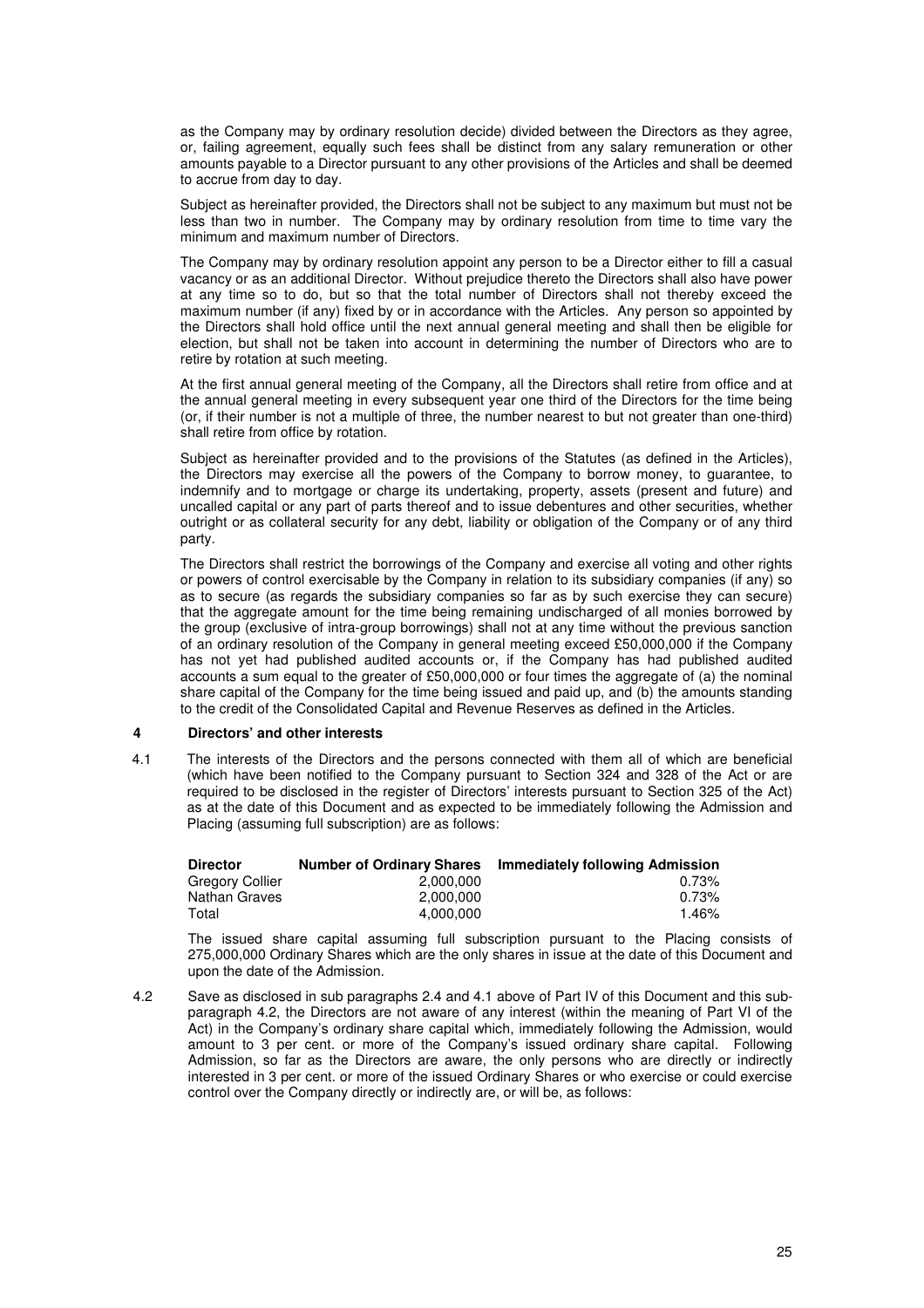| Prior to Admission                                                                                                                  |                           | Immediately following Admission            |                           |                                                      |
|-------------------------------------------------------------------------------------------------------------------------------------|---------------------------|--------------------------------------------|---------------------------|------------------------------------------------------|
|                                                                                                                                     | No. of Ordinary<br>Shares | Percentage of<br>issued Ordinary<br>Shares | No. of Ordinary<br>Shares | Percentage<br>of issued<br>Ordinary<br><b>Shares</b> |
| Crossfield<br><b>Investment Group</b><br>Limited (a company<br>100% beneficially<br>owned and<br>controlled by Mr<br>Maxwell Eagle) | 50,000,000                | 18.18%                                     | 50,000,000                | 18.18%                                               |
| Jayne Orton                                                                                                                         | 25,000,000                | 9.09%                                      | 25,000,000                | 9.09%                                                |
| Toddbrook<br><b>Investments Limited</b><br>(a company 100%<br>beneficially owned<br>and controlled by<br>Mr Darren<br>Edmonston)    | 35,000,000                | 12.73%                                     | 35,000,000                | 12.73%                                               |
| Dance LLC (a<br>company 100%<br>beneficially owned<br>and controlled by<br>Mr Richard Slater)                                       | 40,000,000                | 14.55%                                     | 40,000,000                | 14.55%                                               |
| <b>Tradesure Limited</b><br>(a company 100%<br>beneficially owned<br>and controlled by<br>Mr Michael Whiting)                       | 50,000,000                | 18.18%                                     | 50,000,000                | 18.18%                                               |
| <b>Ashwillow Limited</b><br>(a company 100%<br>beneficially owned<br>and controlled by<br>Mr Terry Burnett)                         | 46,000,000                | 16.73%                                     | 46,000,000                | 16.73%                                               |
| Stephen Putnam                                                                                                                      | 40,000,000                | 14.55%                                     | 40,000,000                | 14.55%                                               |

- $4.3$ Save as set out in sub paragraphs 4.1 and 4.2 above following the Admission to PLUS, no Director or any person connected with such a Director (within the meaning of Section 346 of the Act) is expected to have any interest in the share capital of the Company which would amount to 3 per cent. or more of the Company's issued ordinary share capital.
- 4.4 There are no outstanding loans granted or guarantees provided by the Company to or for the benefit of any of the Directors.
- 4.5 Save as disclosed in this Document, no Director has any interest, whether direct or indirect, in any transaction which is or was unusual in its nature or conditions or significant to the business of the Company taken as a whole and which was effected by the Company during the current or immediately preceding financial year, or during any earlier financial year and which remains in any respect outstanding or unperformed.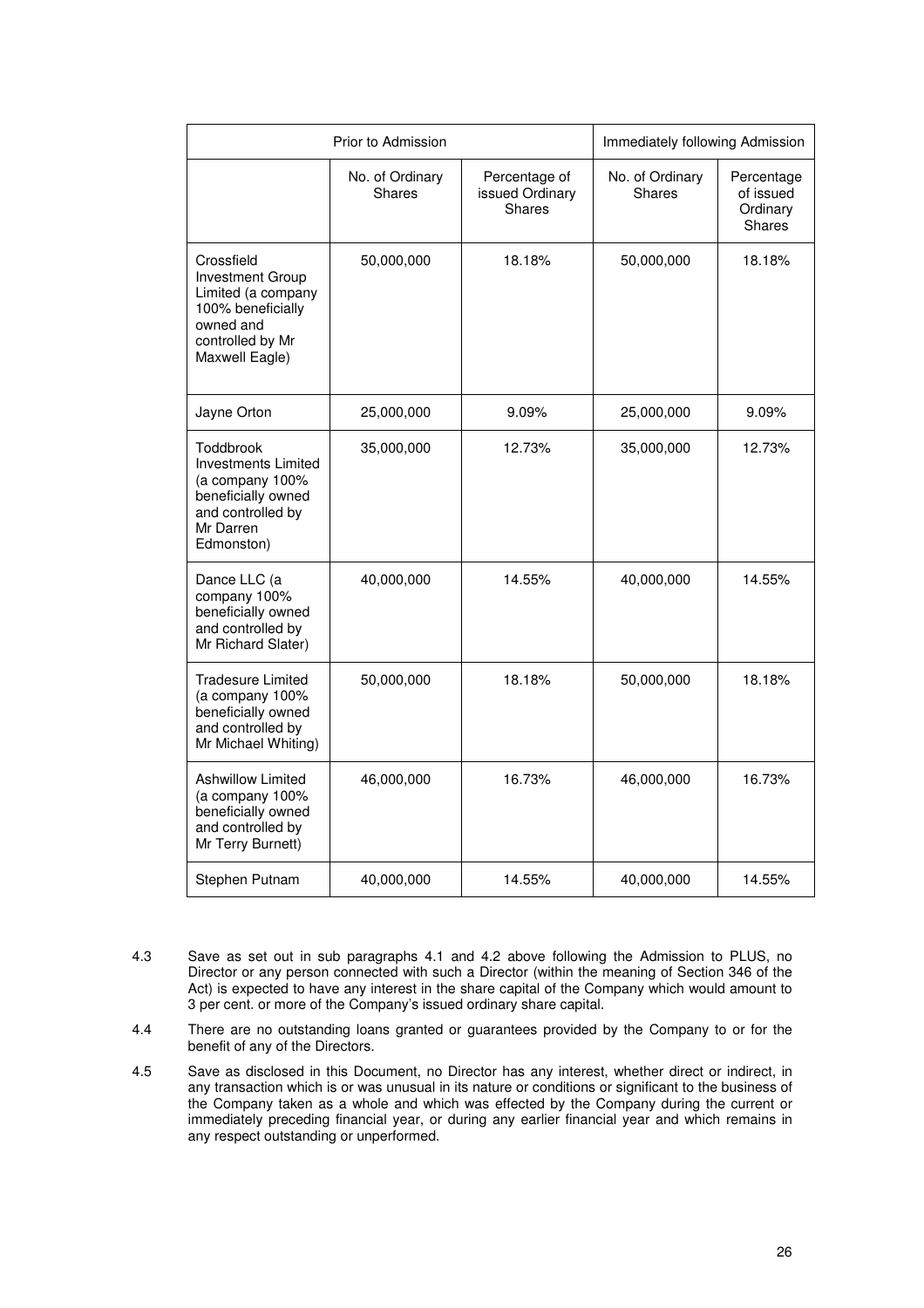## 5 **Service Agreements/Letters of Appointment**

- 5.1 On 26 March 2010, Nathan Graves entered into a service agreement with the Company under the terms of which he agreed to act as Managing Director of the Company for a fee of £12,000 per annum payable monthly in arrears, subject to such deductions as the Company is required, by law, to make. Mr Graves, consults to other media and music businesses, and as part of his service agreement Mr Graves has undertaken to allow the Company a first right of review and refusal of any acts or potential projects that he is asked to consult on outside of the day to day work he undertakes for the Company from the period of admission to the termination of this service agreement. The appointment is terminable by six months' notice on either side. The agreement also contains provisions restricting Mr Graves from competing directly with the Company for period of three months after termination of his appointment.
- 5.2 On 26 March 2010, Gregory Collier entered into a letter of appointment with the Company under the terms of which he agreed to act as Non-Executive Chairman of the Company for a fee of £12,000 per annum payable monthly in arrears, subject to such deductions as the Company is required, by law, to make. The appointment is terminable by one months' notice on either side.
- 5.3 Save as disclosed in paragraphs 5.1 and 5.2 above, there are no service contracts or letters of appointment, existing or proposed, between any Director and the Company.
- 5.4 It is estimated that under arrangements currently in force, the aggregate remuneration and benefits in kind to be paid to the Directors in the 12 month period from Admission will be £24,000.

## **6 Additional information on the Board**

In addition to directorships of the Company, the Directors hold or have held the following directorships or have been partners in the following partnerships within the five years prior to the date of this Document:

| <b>Director</b>    | <b>Current Directorships/</b><br><b>Partnerships</b>                                                                                                                                                                       | Past Directorships/ Partnerships                                                                                                             |
|--------------------|----------------------------------------------------------------------------------------------------------------------------------------------------------------------------------------------------------------------------|----------------------------------------------------------------------------------------------------------------------------------------------|
| Gregory<br>Collier | Metroelectric plc<br><b>Quick Marketing Limited</b><br><b>ROP Ltd</b><br>Corplus Limited<br><b>Rick Properties Limited</b><br>Metro Cars Limited<br>Metro Vans Limited<br><b>Park Electric Limited</b><br>Ego Cars Limited | Chessington Limited<br>Winterway Investments Limited<br>Europastry UK Limited<br>The Bread Store Limited<br>International Aquababies Limited |
|                    |                                                                                                                                                                                                                            |                                                                                                                                              |

| Nathan | Innate Music Limited    | Add Music Limited             |
|--------|-------------------------|-------------------------------|
| Grant  | Solid Air Music Limited | Solid Air Productions Limited |
| Graves | Sambistas Limited       | Ode Music Publishing Limited  |
|        | Musicvault Limited      | Gilles Peterson Music Limited |

- 6.1 Gregory Collier was a director and shareholder of The Bread Store Limited a company incorporated in England and Wales with company number 06239188. He resigned as a director on 30 June 2008 and ceased to be a shareholder on the same day when his entire shareholding was transferred to Mr David Goodger. At the time of his resignation, and the transfer of his shareholding, The Bread Store Limited (at the time named Iver Heath Properties Limited) was a dormant company and had not traded. Subsequent to Mr Collier ceasing to have any interest or control over the affairs of The Bread Store Limited a notice of the appointment of a liquidator was lodged in respect of this company at companies house on 1 May 2009.
- 6.2 Save as disclosed above, none of the directors has:
	- (a) any unspent convictions in relation to fraudulent offences;
	- (b) had any bankruptcy order made against him or entered into any voluntary arrangements;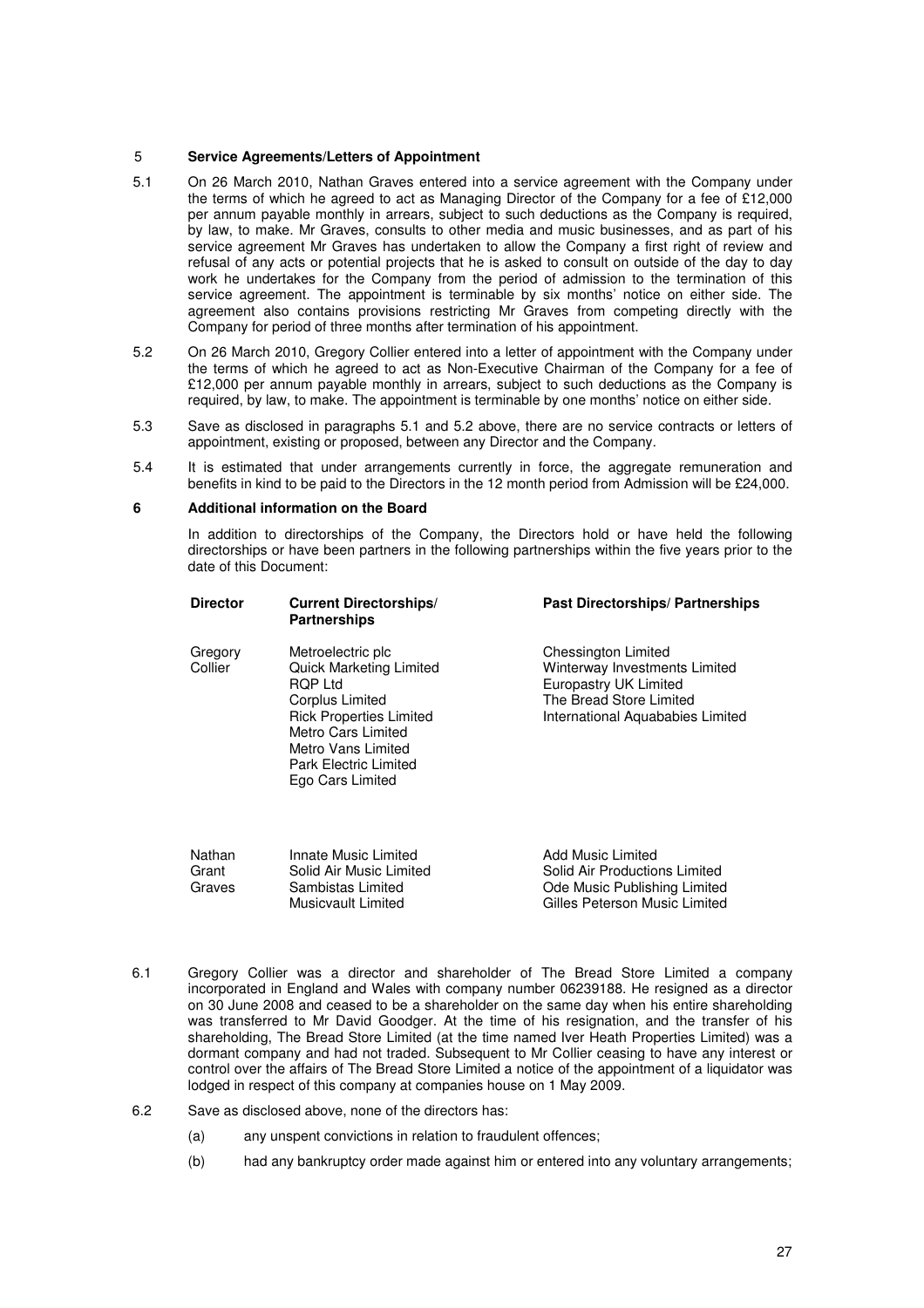- (c) been a director of a company which has been placed in receivership, insolvent liquidation or administration or been subject to a voluntary arrangement whilst he was a director of that company or within the 12 months after he ceased to be a director of that company;
- (d) been a partner in any partnership which has been placed in receivership insolvent liquidation, administration or been the subject of a partnership voluntary arrangement whilst he was a partner in that partnership or within the 12 months after he ceased to be a partner in that partnership;
- (e) been publicly criticised by any statutory or regulatory authority (including designated professional bodies); or
- (f) been disqualified by a court from acting in the management or conduct of the affairs of a company.

## **7 Material contracts**

The following contracts, not being contracts entered into in the ordinary course of business, have been entered into by the Company within the period from incorporation to the date immediately preceding the date of this Document and are, or may be, material:

- 7.1 A Corporate Adviser Agreement dated 1<sup>st</sup> March 2010 between the Company, the Directors and Rivington pursuant to which Rivington has been appointed to act as Corporate Adviser to the Company for the purposes of the Admission. The Company has agreed to pay Rivington, conditionally on Admission, a fee of £12,000 (plus VAT) for corporate services provided in connection with the Admission and £8,000 (plus VAT) per annum, monthly in advance by standing order, for its services as Corporate Adviser under this agreement. Rivington will be given warrants to subscribe for 5% of the Enlarged Share Capital of the Company at the Placing Price. The agreement contains certain undertakings and indemnities given by the Company in respect of, inter alia, compliance with all applicable laws and regulations. The agreement continues for a fixed period of one year from the date of the agreement and thereafter is subject to termination on the giving of 3 months' written notice.
- 7.2 Lock in arrangements dated 26 March 2010 between the Directors, the Company and Rivington, pursuant to which each of the directors gave undertakings to the Company and to Rivington that they will not dispose of any of the Ordinary Shares (or of any interest therein) held by them and by their connected persons for the period of twelve months from the date of the Admission. On the expiration of this initial twelve month period the directors have undertaken that for a further twelve months they will not dispose of any Ordinary Shares (or of any interest therein) except on an orderly market basis and with the prior approval of Rivington.
- 7.3 An orderly market agreement dated  $8<sup>th</sup>$  April between the Directors, Ashwillow Limited, the Company and Rivington pursuant to which Ashwillow Limited gave an undertaking to the Company and to Rivington that they will not dispose of any of the Ordinary Shares (or of any interest therein) held by them or by their connected persons for the period of twelve months from the date of Admission except on an orderly market basis with the consent of Rivington.
- 7.4 The agreements listed at paragraph 5 of Part IV of this Document.

## **8 Litigation**

The Company is not involved in any legal governmental or arbitration proceedings which may have or have had since incorporation a significant effect on the Company's financial position and, so far as the Directors are aware, there are no such proceedings pending or threatened against the Company.

## **9 Working capital**

The Directors are of the opinion, having made due and careful enquiry and having taken into account the funds that the Company currently has on deposit, that following the Admission the Company will have sufficient working capital for its present requirements, that is for at least the next 12 months from the Admission.

## **10 United Kingdom taxation**

The following paragraphs are intended as a general guide only for shareholders who are resident and ordinarily resident in the UK for tax purposes, holding Ordinary Shares as investments and not as securities to be realised in the course of a trade. They do not purport to be comprehensive nor to describe all potential relevant considerations. They are based on current legislation and UK HM Revenue & Customs practice. This guide is not a substitute for investors obtaining professional or tax advice before applying for shares, therefore any shareholder, particularly one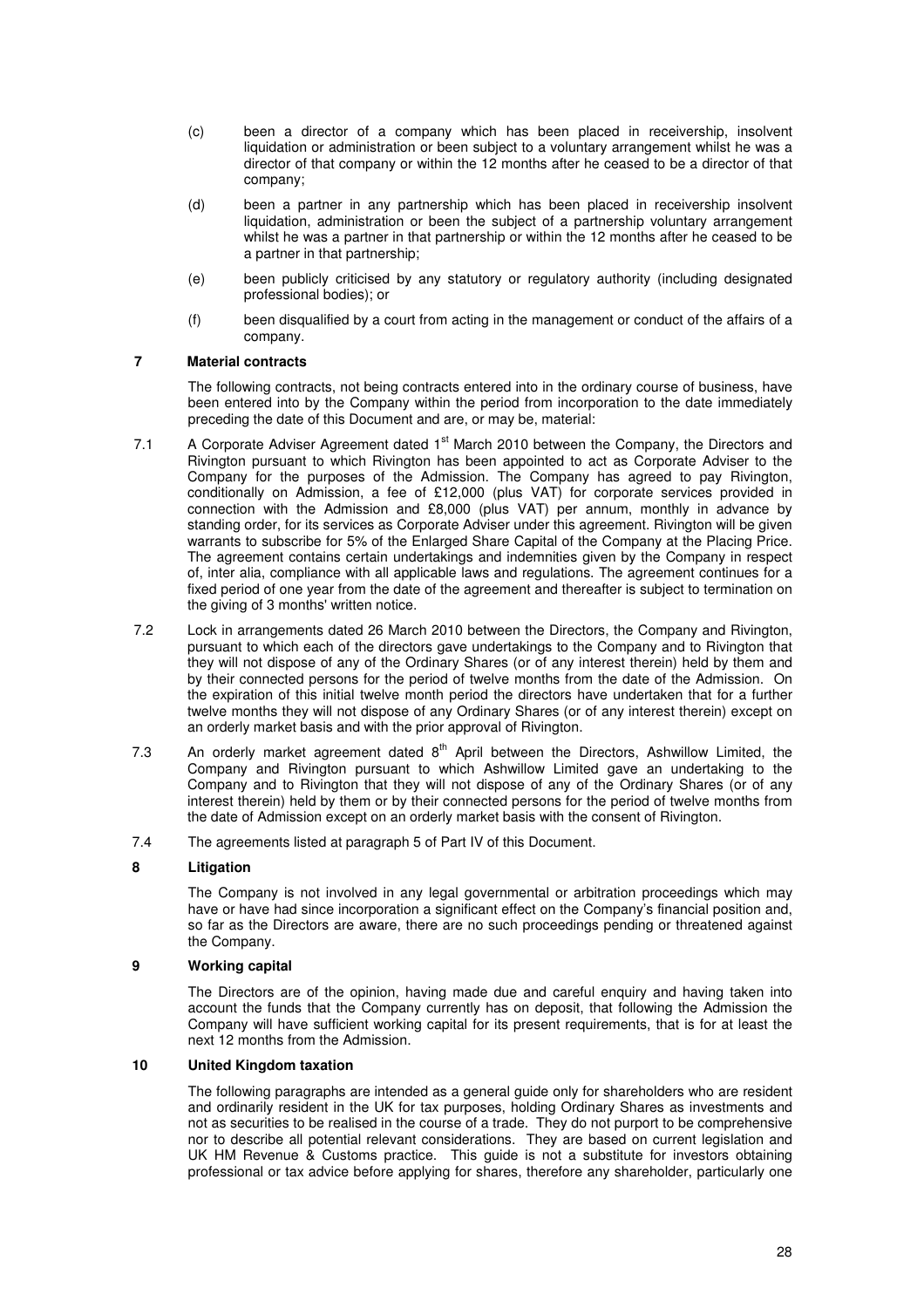who is in any doubt about his or her tax position or who is subject to taxation in a jurisdiction other than the UK, should consult his or her own professional adviser immediately.

## UK capital gains tax

If a shareholder who is an individual and who is resident or ordinarily resident in the UK, disposes of all or some of his or her Ordinary Shares, a liability to capital gains tax ("CGT") on chargeable gains may arise. The extent of the tax liability on any gains will depend on the availability of the annual CGT exemption and of any tax reliefs/deductions such as capital losses. The current CGT rate is 18 per cent.

Trustees of a trust that is resident in the UK will be subject to capital gains tax on any gains arising from the sale of Ordinary Shares. Any gain will be capable of mitigation by use of the annual exemption and of any tax reliefs/deductions such as capital losses. CGT is charged at the rate of 18 per cent.

A corporate entity that is resident in the UK will be subject to corporation tax on any gain arising on the disposal of Ordinary Shares, subject to mitigation by indexation allowances and by any available tax reliefs/deductions.

#### UK Stamp duty and duty reserve tax

No United Kingdom stamp duty will be payable on the issue by the Company of Ordinary Shares. Transfers of Ordinary Shares for value will generally give rise to a liability to pay United Kingdom stamp duty, or stamp duty reserve tax, at the rate of 0.5 per cent. of the amount or value of the consideration given.

## UK taxation of dividends

Individual's whose income is within the lower or basic rate bands are liable to tax at 10 per cent. on their gross dividend income. Individual shareholders resident for tax purposes in the UK are entitled to a non-refundable tax credit of an amount equal to 10 per cent. of the aggregate of the net dividend received and the tax credit. The effect of this is that the tax credit attaching to the dividend will satisfy the income tax liability on UK dividends of an individual shareholder whose income is within the lower or basic rate bands. Shareholders liable to higher rate tax are liable to tax at 32.5 per cent. on their gross dividend income and, after accounting for the tax credit, will have further tax to pay of 22.5 per cent. of their gross dividend equivalent to 25 per cent. of the net dividend received.

UK resident trustees of trusts are liable to income tax on UK company dividends at 32.5 per cent of the gross dividend. After taking into account the 10 per cent tax credit, the trustees will be liable to additional income tax of 22.5 per cent of the gross dividend, equal to 25 per cent of the net dividend received.

It is currently proposed that with effect from 6 April 2010, the 32.5 per cent. rate will rise to 42.5 per cent. giving an effective rate of approximately 36 per cent. on net dividends received.

A corporate shareholder resident for tax purposes in the UK will generally not be liable for UK corporation tax on any dividend received from the Company.

## **11 Significant Changes**

There has been no significant change in the financial or trading position of the Company since 31 January 2010, the date to which the most recent financial information on the Company has been prepared as set out in Part III of this document.

## **12 General**

- 12.1 The total costs and expenses relating to Admission payable by the Company are estimated to amount to approximately £61,515 (including Value Added Tax).
- 12.2 Rivington has given and not withdrawn its written consent to the inclusion in this Document of reference to its name in the form and context in which it appears.
- 12.3 Saffery Champness has given and not withdrawn its written consent to the inclusion in this Document of reference to its name in the form and context in which it appears.
- 12.4 Other than the current application for Admission to PLUS, the Ordinary Shares have not been admitted to dealings on any recognised investment exchange nor has any application for such admission been made nor are there intended to be any other arrangements for dealings in the Ordinary Shares.